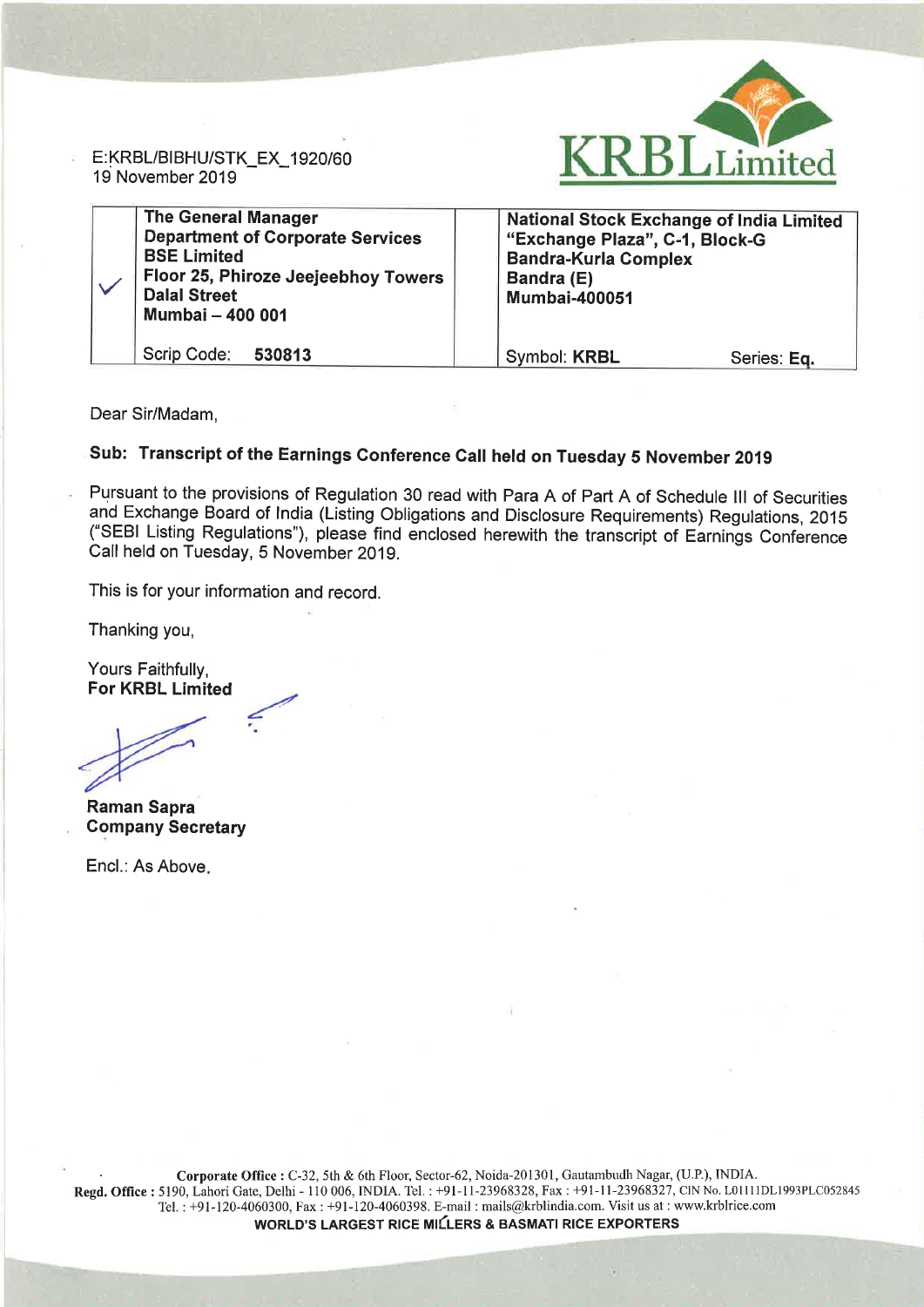

Dear Sir/Madam,

## Sub: Transcript of the Earnings Conference Call held on Tuesday 5 November 2019

Pursuant to the provisions of Regulation 30 read with Para A of Part A of Schedule III of Securities and Exchange Board of India (Listing Obligations and Disclosure Requirements) Regulations, 2015 ("SEBI Listing Regulations"), please find enclosed herewith the transcript of Earnings Conference Call held on Tuesday, 5 November 2019.

This is for your information and record.

Thanking you,

Yours Faithfully, **For KRBL Limited** 

**Raman Sapra Company Secretary** 

Encl.: As Above.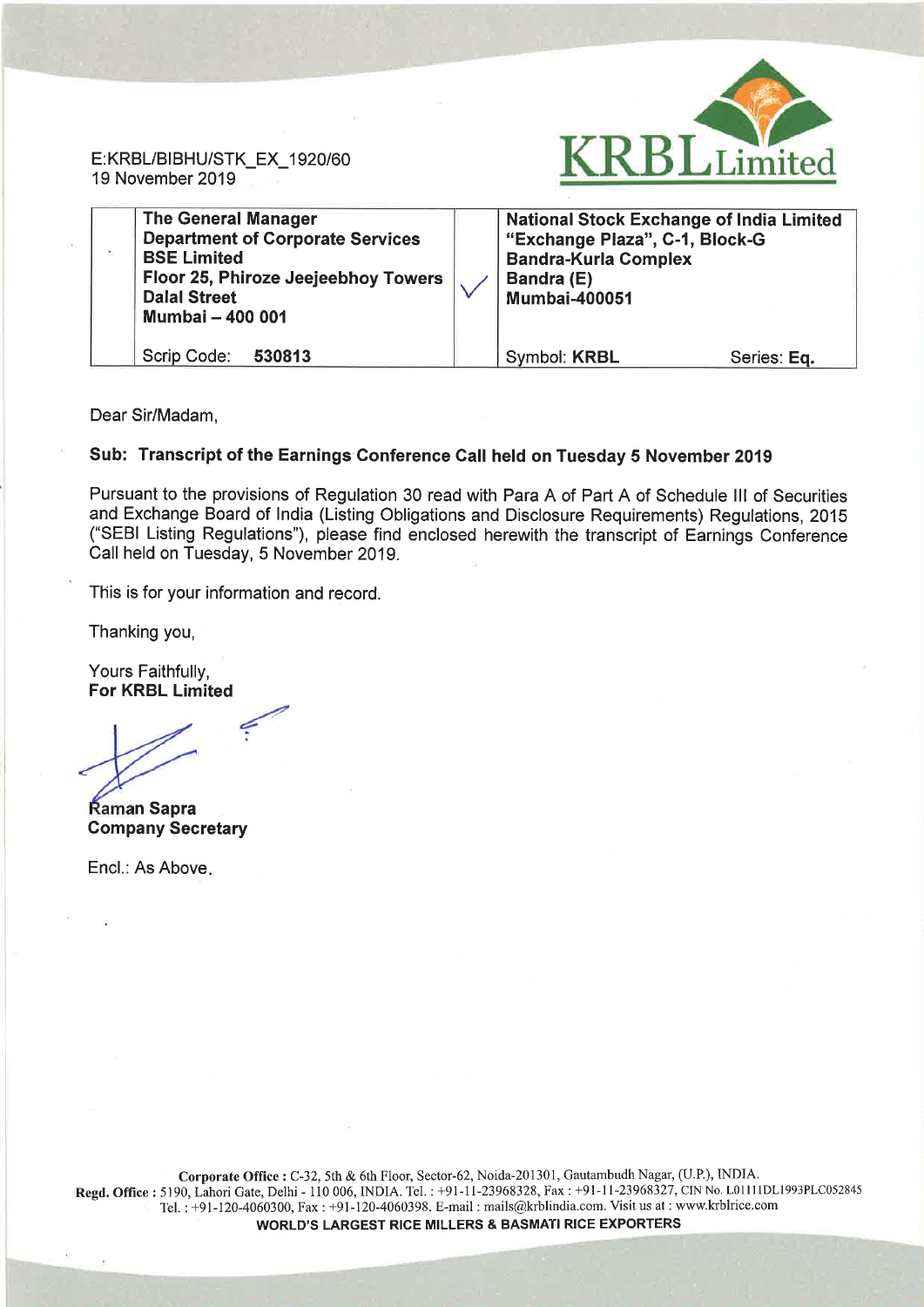

## "KRBL Limited Q2 FY2020 Earnings Conference Call"

November 05, 2019

**MANAGEMENT: MR. ANIL KUMAR MITTAL - CHAIRMAN & MANAGING DIRECTOR, KRBL LIMITED MR. ANOOP KUMAR GUPTA - JOINT MANAGING DIRECTOR, KRBL LIMITED MR. RAKESH MEHROTRA - CHIEF FINANCIAL OFFICER, KRBL LIMITED**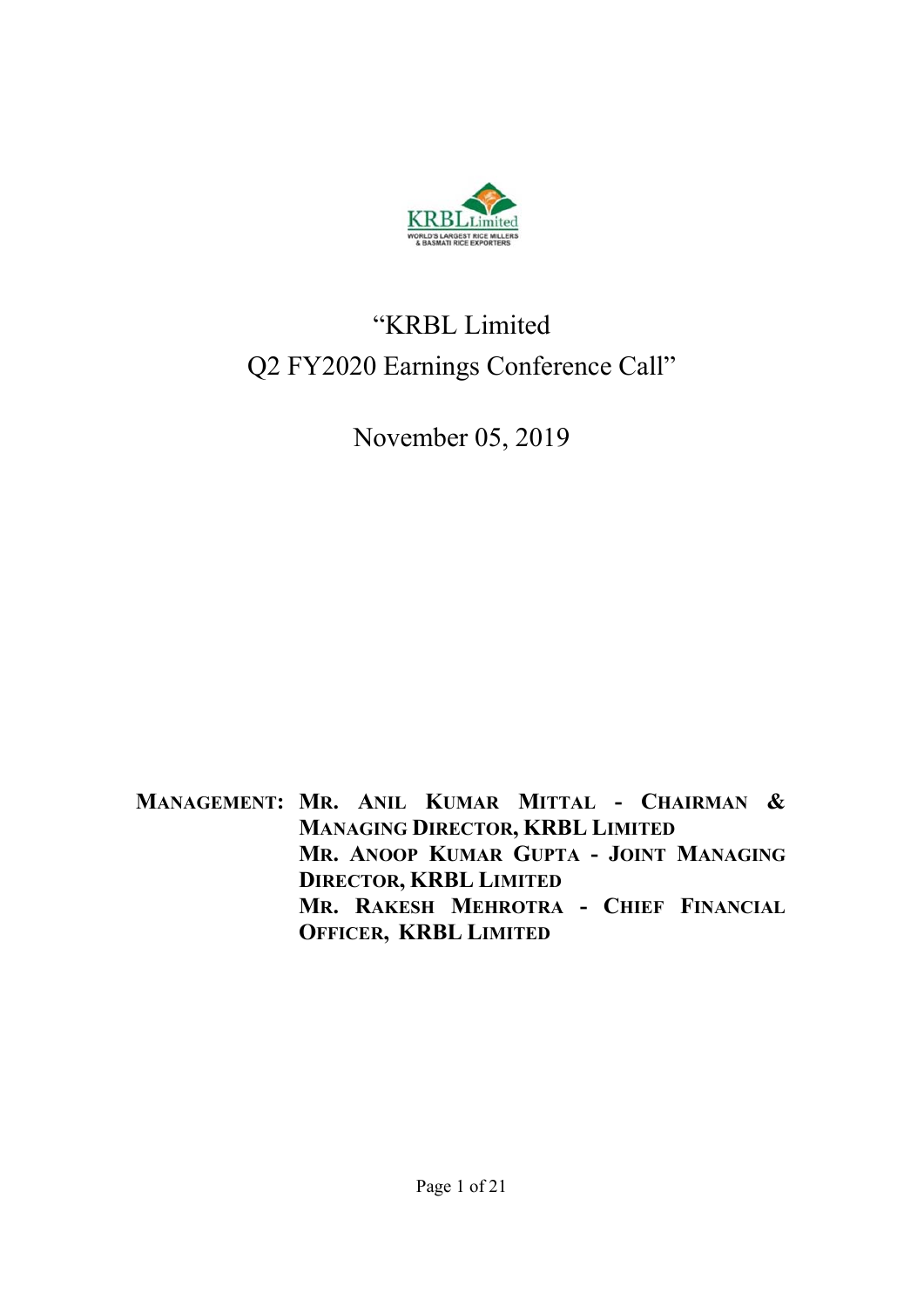

**Moderator:** Ladies and gentlemen, good day, and welcome to the KRBL Limited Q2 FY2020 Earnings Conference Call hosted by ICICI Securities Limited. As a reminder, all participant lines will be in the listen-only mode and there will be an opportunity for you to ask questions after the presentation concludes. Should you need assistance during the conference call, please signal an operator by pressing "\*" then "0" on your touchtone phone. Please note that this conference is being recorded. I now hand the conference over to Mr. Aniruddha Joshi from ICICI Securities Limited. Thank you and over to you!

**Aniruddha Joshi:** Thanks Steven. On behalf of ICICI Securities, we welcome you all to Q2 FY2020 Results Conference Call of KRBL Limited. We have with us today Mr. Anil Kumar Mittal, Chairman & Managing Director; Mr. Anoop Kumar Gupta, Joint Managing Director; and Mr. Rakesh Mehrotra, Chief Financial Officer. Now I hand over the call to the management for their discussion on Q2 FY2020 results. Thank you and over to you Sir!

**Rakesh Mehrotra:** Good afternoon, ladies and gentlemen. Welcome to KRBL Limited Q2 FY2020 and Half Year Ended September 2019 Earnings Conference Call. Thank you ICICI Securities for organizing this call today. Our investor presentation is available on the stock exchanges and website for your easy reference.

> Talking about performance for the quarter, consolidated revenue from operations stood at Rs.890 Crores as compared to Rs.1,245 Crores for the same period last year. Export contribution to the revenue declined to 35% as compared to 51% in the same period last year. EBITDA is at Rs.172 Crores as compared to Rs.239 Crores for the same period last year. PBT for the quarter is at Rs.146 Crores as compared to Rs.222 Crores for the same period last year. PAT for the quarter is Rs.113 Crores as compared to Rs.157 Crores for the same period last year.

> Moving to performance for the half year ended September 30, 2019. Consolidated revenue from operations stood at Rs.2,116 Crores as compared to Rs.1,994 Crores for the same period last year. Export contribution to our revenue stood at 44% as compared to 46% in the same period last year. EBITDA is at Rs.412 Crores as compared to Rs.423 Crores for the same period last year. PBT for the half year period is Rs.345 Crores as compared to Rs.371 Crores for the same period last year. PAT is at Rs.250 Crores as compared to Rs.257 Crores for the same period last year.

> The Company has exercised the option permitted under Section 115BAA of the Income Tax Act 1961, which has resulted into lower tax liability at the rate of 25.17% as compared to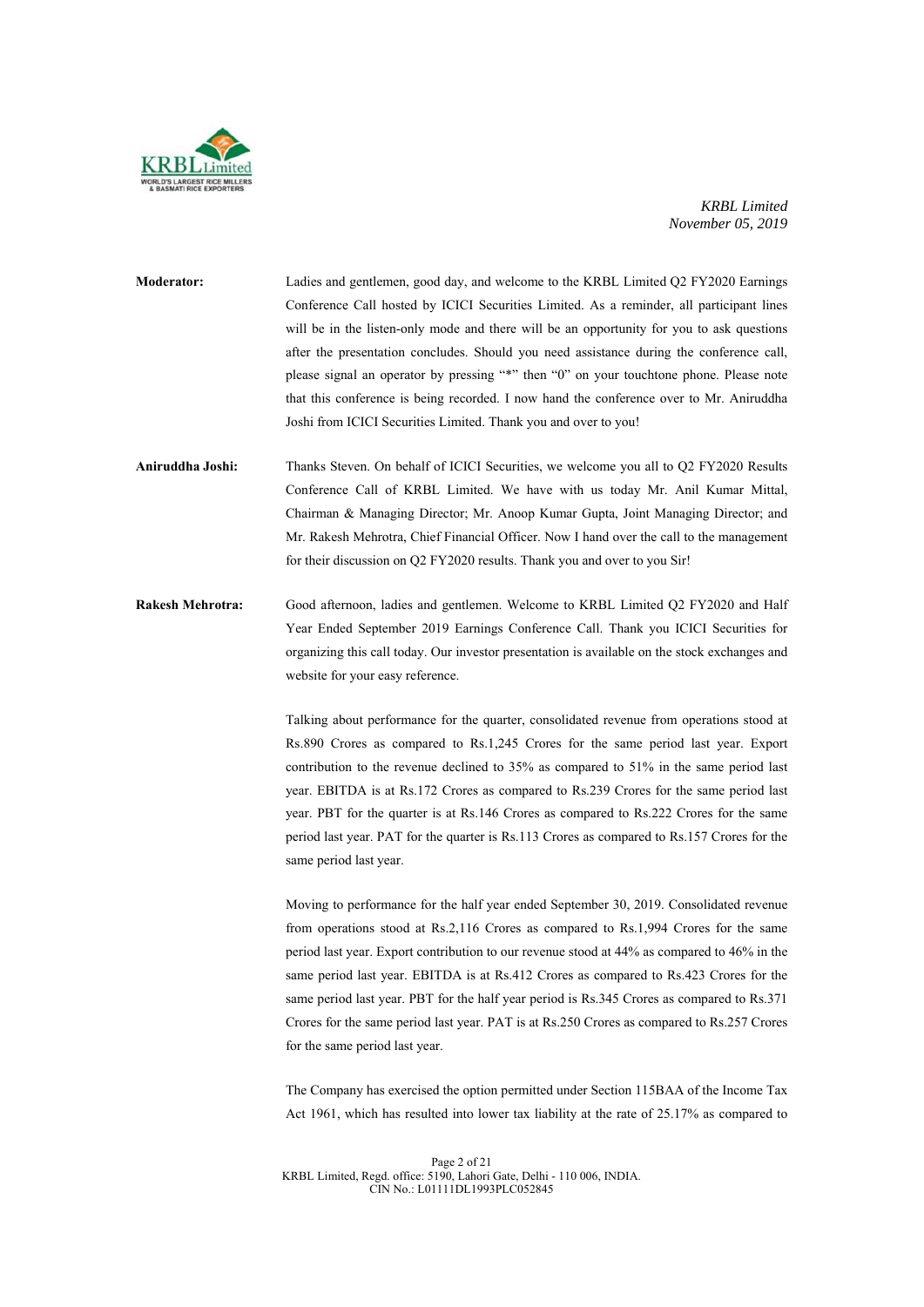

34.94% of taxable profits computed without any exemption of the incentives under the different provisions of the act. Consequent to such change, the accumulated deferred tax liability has been remeasured, which has resulted into one-time additional charge of Rs.7.89 Crores, recognized in the profit and loss account for the period ended September 30, 2019.

 Operating cash flow for the period ended September 30, 2019 on a standalone basis stood at Rs.1,365 Crores as against Rs.1365.68 Crores for the same period ended September 30, 2018. Free cash flow for the period ended September 30, 2019 stood at Rs.1,349 Crores as against Rs.1,355 Crores for the same period last year. Dividend of Rs.58.85 Crores excluding dividend distribution tax, which was declared in the AGM, was disbursed during the quarter.

 As highlighted in our earlier calls, our company has very little short-term debt forming part of working capital loans. The net debt starts rising with the commencement of paddy procurement season in the beginning of Q3 every year and becomes insignificantly low by end of H1 in the next financial year. This is a cycle, which results into a zero or insignificant debt by September every year for the company. We continue to deliver our efficient working capital management for the half year ended September 30, 2019. Our net working capital debt stood at Rs.60 Crores, which is down from Rs.1,424 Crores as on March 31, 2019.

 I would like to reiterate that we are able to maintain the cycle despite increasing procurement and higher inventory levels of Rs.1994 Crores as compared to Rs.1416 Crores as at the end of the same period last year.

 I would like to conclude by saying that our balance sheet strength along with long-term growth opportunities for the business gives us confidence that we can take this company to much greater heights. With this, I hand over the floor to Mr. Anoop Gupta, our Joint Managing Director for his comments.

**Anoop Kumar Gupta:** Thank you Mr. Mehrotra. On the macro front, I would like to reiterate that the demand for rice remains strong. For KRBL, this quarter some of the orders were rescheduled from Q2 to Q3. About 32,000 metric tonnes of our stock was stuck at the port because there was some delay in getting the LCs. This shipment was pushed to October 2019, which resulted in a drop in Q2 revenues. The delivery of this shipment was completed in October 2019 and you will see it in Q3 numbers. We expect Q3 FY2020 growth to be phenomenal, like what we reported in Q1 for this year. Our business growth is intact, and we are optimistic on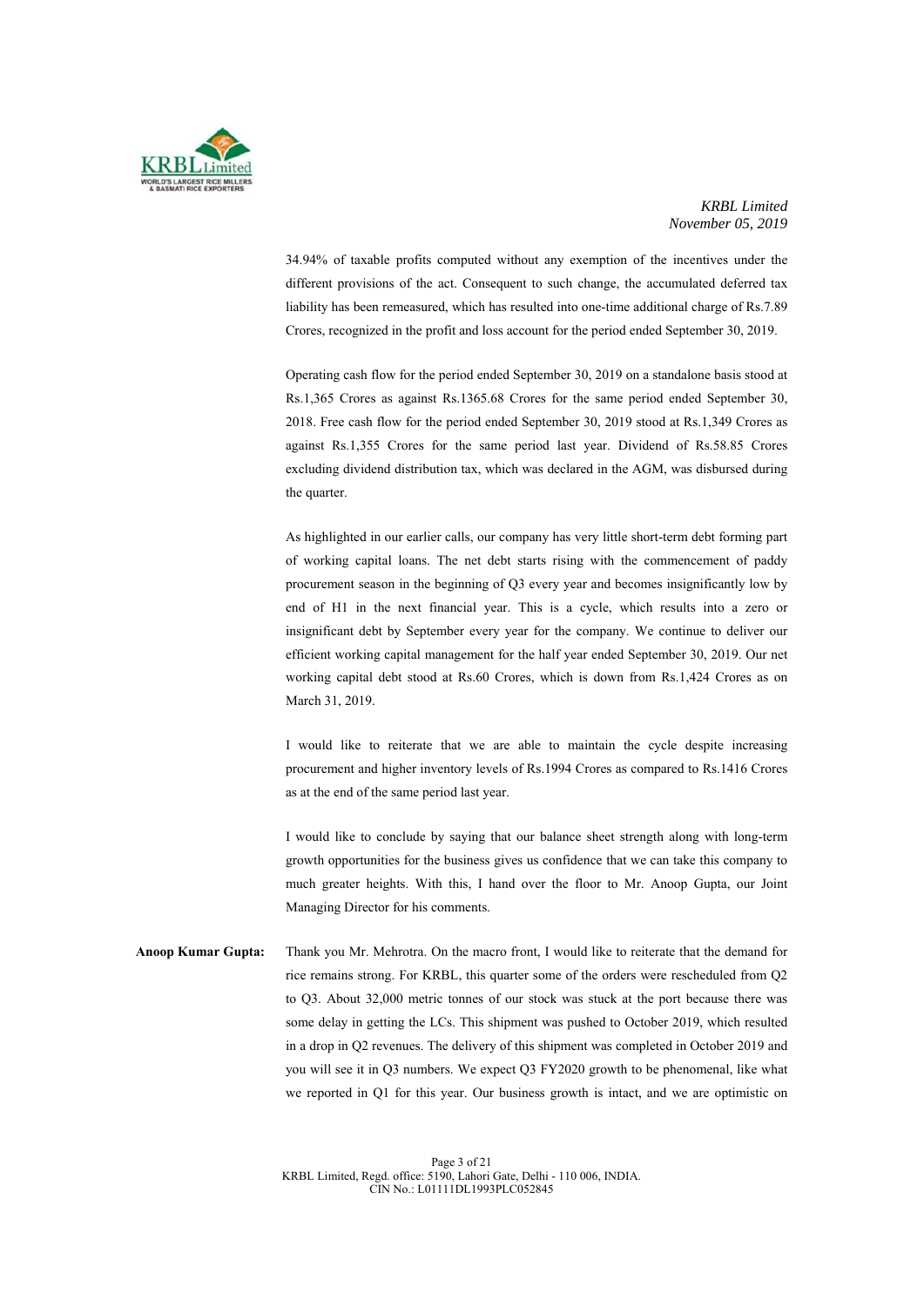

delivering results as promised. We reiterate our commitment to grow our business in domestic and international markets and expect to grow multifold over the next five years.

 Our expedition is to grow our topline at Rs.8,000 Crores at the back of our strong and widespread distribution network across India, our huge contact rice farming network covering 250,000 acres, strong R&D capabilities and global presence. We see a strong demand both in domestic as well as international markets and are committed to deliver results going forward. With this I now open the floor for questions.

**Moderator:** Thank you very much. We will now begin the question and answer session. The first question is from the line of Shailesh Kumar from Sunidhi Securities. Please go ahead.

**Shailesh Kumar:** Thanks for the opportunity and I would also like to appreciate the timely manner in which the company secretary has updated the results and presentation. Sir, I have a couple of questions. First thing is what is the current scenario of our tax dispute, where we were expecting favorable judgment any time after July and second thing, looking at the global uncertainty and all these things, how our Middle East business is looking up?

**Anil Kumar Mittal:** Good morning to you and wish you a belated Happy Diwali. As far as tax demand is concerned, actually, the department themselves are quite puzzled that how to react on the appeal as our case is very strong and they have no points to reject the appeal. The final hearing of the appeal has already done about a month-and-a-half back and we have been given to understand that the order should come in our favor. This is what we have come to know, and we are ourselves are waiting eagerly to have the result of the appeal, which we think will be quite positive. This is our personal feeling, but till the time we get the order in hand it is too difficult to say anything. That is as far as the demand is concerned on IT. As far as exports are concerned, the prices this year that are coming from the new crop are comparatively low as compared to last year's quote. The prices of paddy are also down by about 20% this year compared to last year. So, we feel that the demand will be quite high, but still no new business has been concluded so far which has come to our notice. There are two to three reasons for that. - Iran used to be the first comer in the market and because of the sanction by the Americans, the Iran business, for the time being has been stopped, which has got no effect on KRBL at all because we are not so active in Iran. Whatever business we do with Iran is against the letter of credit. So, neither the new letter of credits are opening, nor no new demands are coming and as far as the old shipments that have gone to Iran, which was without the letter of credit, those payments are also stuck up in Iran to the tune of Rs.1,500 Crores of various exporters from Haryana. But KRBL is not at all affected due to this Iran sanction.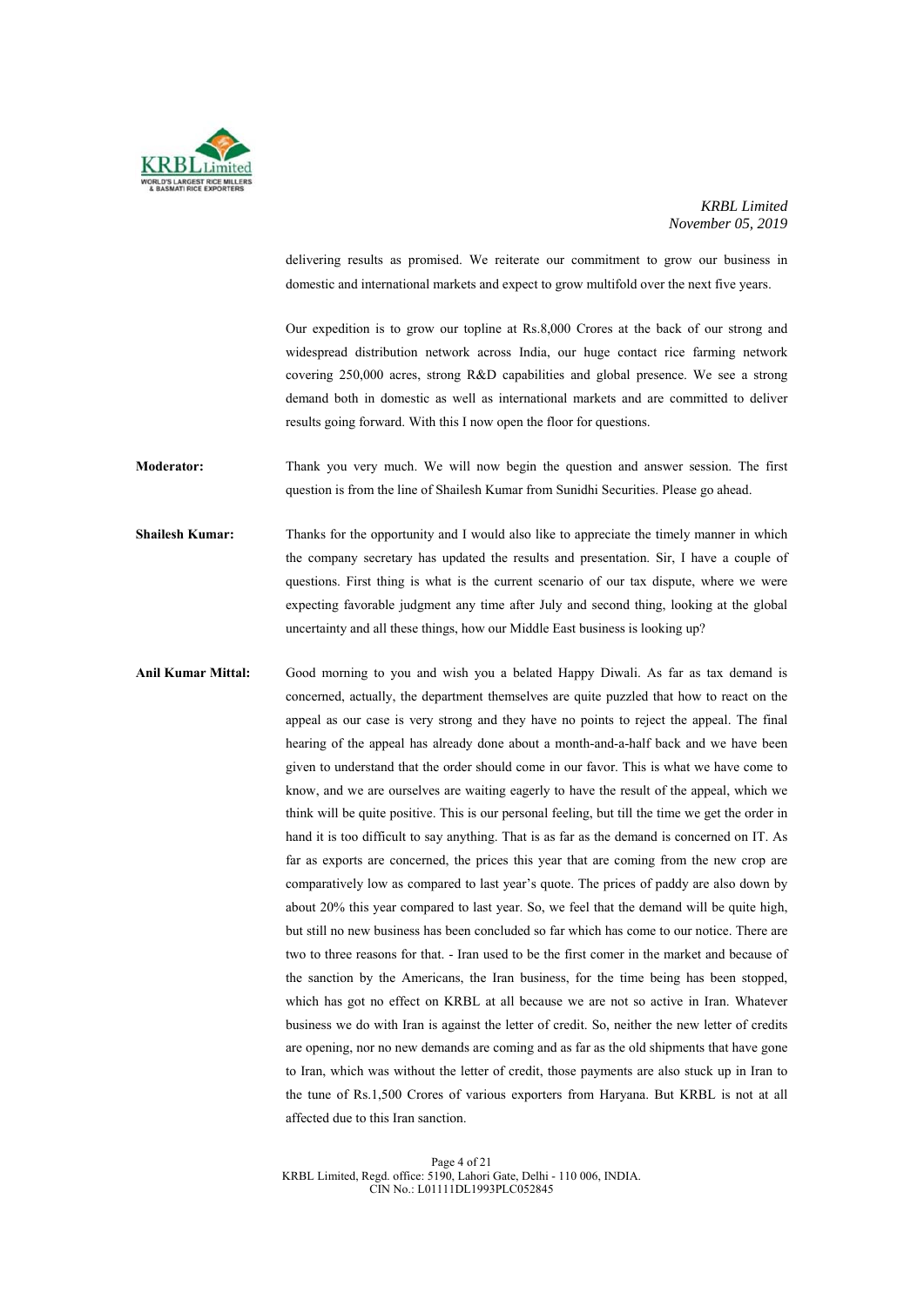

 As far as Europe is concerned, it is now almost two years and this is the third year because of the pesticide residue. That market used to be 300,000 tonnes for India, which has come down to 92,000 tonnes to - 100,000 tonnes, and 200,000 tonnes have been taken by Pakistan. All the other markets are intact, and we are expecting by November 15, 2019 to November 20, 2019, at least a million tonne business would be concluded with different parts of the country. This is the export scenario.

- **Shailesh Kumar:** And Sir, now that Saudi Arabia has become very strict on this pesticide front and I think they have also pushed for this rule of origin, do you think it is going to impact our country's export and KRBL in particular, how it is going to impact?
- **Anil Kumar Mittal:** Let me tell you, as far as Saudi is concerned up to December 31, 2019, there is no problem. After December 31, 2019, they have introduced a condition called CoC, conformity certificate. Now, everybody has equipped themselves to get that CoC for the shipments that is to be made after December 10, 2019 or December 15, 2019 because any shipment that reaches Saudi before December 25, 2019 or December 28, 2019 will be cleared without any problem. Therefore, after December 10, 2019 or December 15, 2019, all the shipments to Saudi Arabia will go under CoC, and everything has been lined up, streamlined and there will be no problem. The buyer will have to pay another \$10 to \$12 being the cost of that CoC. That is all.

**Shailesh Kumar:** Thanks very much Sir. I will get back in the queue.

**Moderator:** Thank you. The next question is from the line of Dikshit Mittal from Subhkam Ventures. Please go ahead.

**Dikshit Mittal:** Sir my question, as you mentioned, because of Iran issue the exporters are facing stress, though KRBL is not impacted directly, but indirectly. Sir, can there be an impact because if we are hearing that Iran has completely stopped the imports of Basmati rice so that may lead to impact other countries as well?

**Anil Kumar Mittal:** Let me make it clear to you, something has to be understood about rice today. A country like Iran, whose staple food is Basmati rice cannot afford to be without rice, that is number one. Pakistan is not in a position to fulfill the demand of Iran because the total production of Pakistan is at 600,000 tonnes and India's production is 6 million tonnes, that is 10 times over Pakistan; and Pakistan has to fulfill certain demand of other countries also, especially Europe. Now out of 600,000 tonnes, if they export 180,000 or 200,000 tonnes to Europe, they have roughly 400,000 tonnes and then there are 15-20 other countries that they have to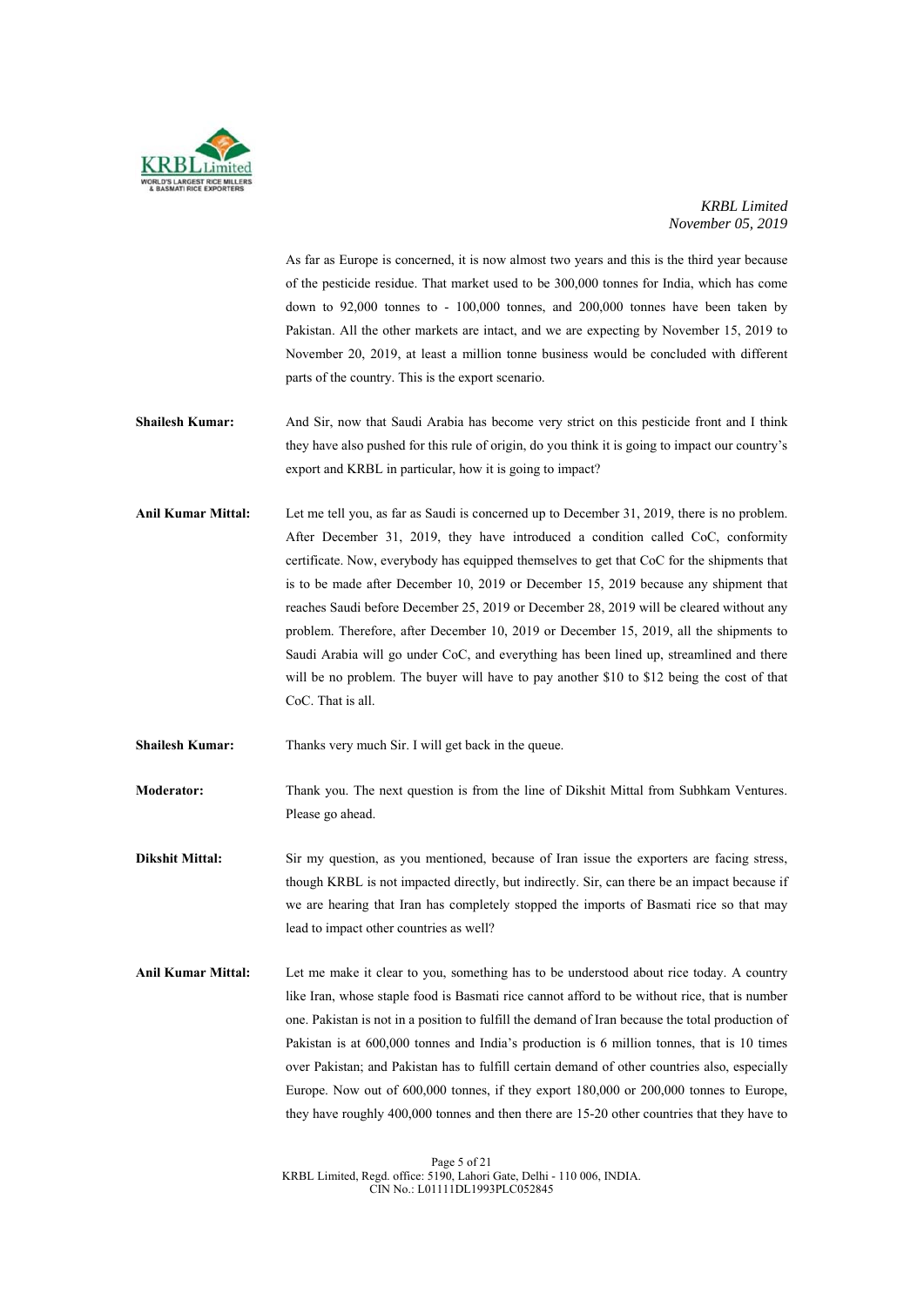

fulfill. What is happening between Iran and Pakistan is that because a lot of Pathanis are there via Afghanistan, the rice is smuggled, and they have some payment arrangement within themselves. That is the part which is going to Pakistan. Out of 1.4 million tonnes exported to Iran last year from India, the share of Pakistan was just 150,000 tonnes. Pakistan does not have the capacity to export or fulfill the demand of Iran, number one. Number two, it is a temporary effect. Yes, I do agree that if Iran totally stops the import then there will definitely be a big hue and cry on the exports, but that cannot be because then where will they import the food from? They cannot import, they require the food being an essential commodity. I think so it is a matter of days. We are expecting that by December 15, 2019 it will open up, by November 30, 2019 the whole payment of Rs.1500 Crores will also come and by that time everything would be clear between America and Iran and between India and Iran. The only impediment, which is between India and Iran in importing rice is - Iran says that under the rupee mechanism, they are ready to import rice provided India starts buying oil from them. Now that is the only chance between India and Iran, if that clears up then again it will go more than a million or 1.2 million tonnes; that is no problem.

**Dikshit Mittal:** Okay. So Sir, suppose this US-Iran logjam does not clear by December, do you see any risks to the industry?

- **Anil Kumar Mittal:** The risk will be that the prices will come down because then there will be surplus of 1.4 million or 1.2 million, but let me tell you, you have to understand what is KRBL. See there are three things: first of all, the Iran business will continue either via Dubai or either via Iraq; they are the two places but yes, instead of 1.4 million, it may be 1 million tonne, it could be 900,000 tonne, that is number one. Out of my total kitty of India Gate or of KRBL, Iran's share is not very big. If, let us say, tomorrow Iran does not import rice, we will not have comparatively that much impact which the companies who are totally dependent on around 1.4 million tonnes will have. So, I think we cannot take a total negative figure, but one thing is sure if Iran is completely zero then it will not only impact the Basmati rice industry but everybody, the farmers, the industry. It will affect everybody as 1.4 million tonnes is not a small quantity.
- **Dikshit Mittal:** Alright Sir. So, Sir, like in the event of prices falling, so what can be the impact on us because I think we are holding quite a lot of inventory and looking at the balance sheet I think with the kind of inventory, can we see some inventory losses coming by the end of this year?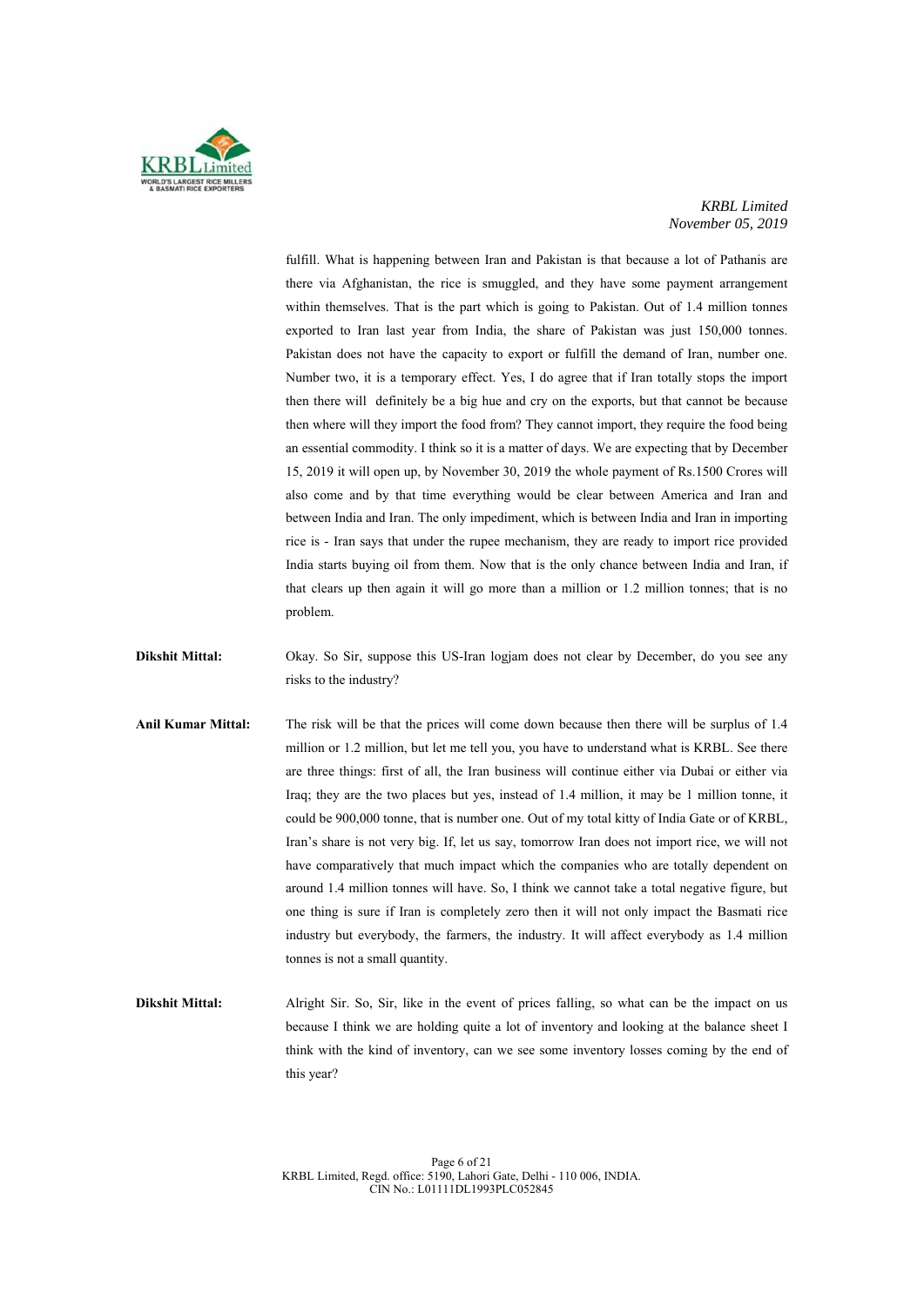

| Anil Kumar Mittal: | Let me give you a good example. Let us say the new crop price in the market today is Rs.80   |
|--------------------|----------------------------------------------------------------------------------------------|
|                    | a kg. You go to the market and say I want two-years-old rice or one-and-a-half years old     |
|                    | rice - is it available? When one-and-a-half years-old rice is not available, then how come I |
|                    | always say that KRBL Basmati, India Gate Basmati rice is a unique rice and there is          |
|                    | nobody today in India who can supply you two-years-old or one-and-a-half-year-old. Our       |
|                    | prices have not come down and we maintain our brand and the prices as it was about three     |
|                    | months back when the prices were on the peak. So as far as KRBL is concerned, there is no    |
|                    | impact at all and that is why we are known to be FMCG company because of branding our        |
|                    | rice, our quality. What is our USP? We always say that you if buy our rice on January 1,     |
|                    | you will have the same quality even after 12 months on December 31, so this is the strength  |
|                    | of KRBL.                                                                                     |
|                    |                                                                                              |
| Dikshit Mittal:    | Okay Sir. Sir, lastly from my side. There is 14% de-growth in the domestic volume as well.   |
|                    |                                                                                              |

Export you mentioned there was some delay in the shipments so what was the reason for the domestic decline?

- **Anoop Kumar Gupta:** See 14% because the atmosphere in the domestic industry and also because of the prices going down, the stocks at the distributor level and the wholesale level were quite low, so they were not maintaining the stock, but I think in the third quarter, we will cover up this loss of 15%.
- **Dikshit Mittal:** What was the extent of shipment that was delayed to next quarter, so what was the amount of that shipment?
- **Anoop Kumar Gupta:** About Rs.300 Crores.
- **Dikshit Mittal:** Thank you Sir.

**Moderator:** Thank you. The next question is from the line of Amit Doshi from Care Portfolio Management Services. Please go ahead.

Amit Doshi: Good afternoon Sir. Sir, with respect to Iran, of course, a lot of discussions already happened. Just wanted to know what is our share to Iran in our exports?

**Anil Kumar Mittal:** It is small, I cannot quantify the percentage, but it is not that much, it could be 10%, could be 8%. I do not know, but we will let you know. That can be known. You send us a mail and we will reply to you.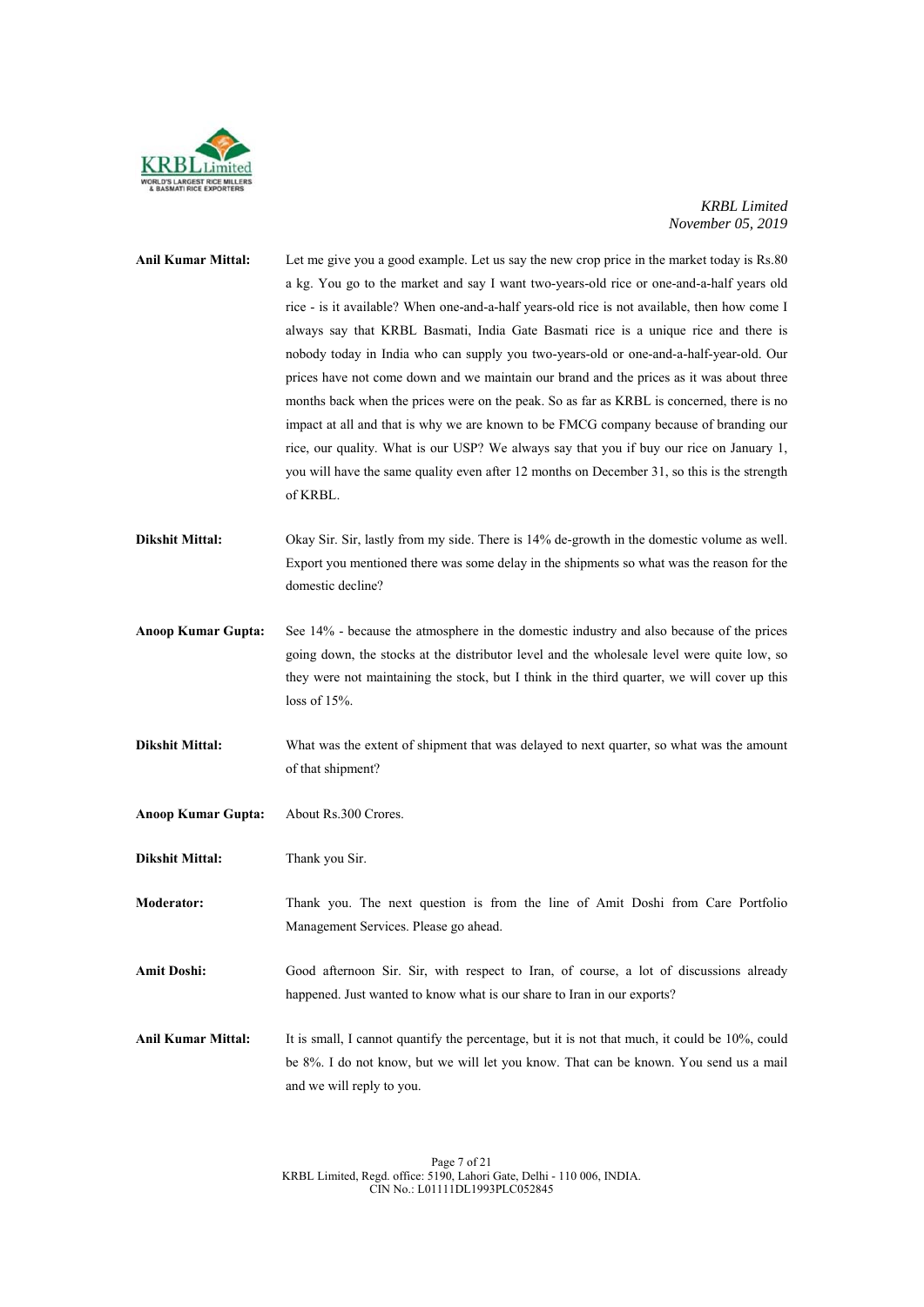

- **Amit Doshi:** Okay. Second, you mentioned that in the domestic market, Anoopji just said that the prices were falling and therefore the distributors and stockists were not maintaining the inventory, but in terms of realization of prices we are seeing that it is rising so I slightly got confused between that answer and the presentation, which says that the prices have increased?
- **Anil Kumar Mittal:** This could be answered in two different ways. From June onwards, we have a system called mapping, and we start mapping the crop that what is the size of the crop, how much crop in which state, what would be the outcome of the crop, which is known as mapping and that mapping always showed that this year the crop size is about 20% higher over the last year. Based on that from August onwards the prices start depressing, but this year the crop is higher by 20% and if the crop is really higher by 20% and with those sentiments the market prices started dropping. But as you know KRBL we have brands, we never reduce our prices and we were stuck on our prices because that type of a quality was not available in the market. That was one reason that the market share came little down. If you think that the market will come down by 15%, 20%, then after all you may be strongest brand, but you also have to reduce by 2%, 3%, 4%, not the price of the market share.
- **Anoop Kumar Gupta:** Volumes can drop 2% to 3%, but we do not reduce our prices.

**Amit Doshi:** Right, to maintain our premiumness and of course the quality that we offer.

- **Anoop Kumar Gupta:** Exactly.
- **Amit Doshi:** So, Sir, in that light, can you share now that we are already in the post-procurement season, what is the crop like and how are the paddy. I mean, if you can just give some sort of an overview of the crop that has been coming now.
- **Anil Kumar Mittal:** No, there is something, funny estimates are coming, which have come for the first time, though the crop is higher by 20% there is no doubt, the yield per acre this time has reduced by 15% to20%, which is confusing in many areas. One example, 1121 used to have a yield of 19 quintals per acre. People are saying it is coming only 15 quintals or 14 quintals because of the late rains or sowing or the weather/atmosphere changes and all. So, the picture is a little dicey. By November 15, 2019 the picture would be clear that how much area is under low yield, how much area is under natural yield and what would be the impact of 20% higher coverage in paddy, that we will come to know only after 10-15 days.

Amit Doshi: Okay. So, till now, you would like to say that the paddy prices, etc., are at the prior year levels. I mean there are no significant changes in the prices despite 20% overproduction?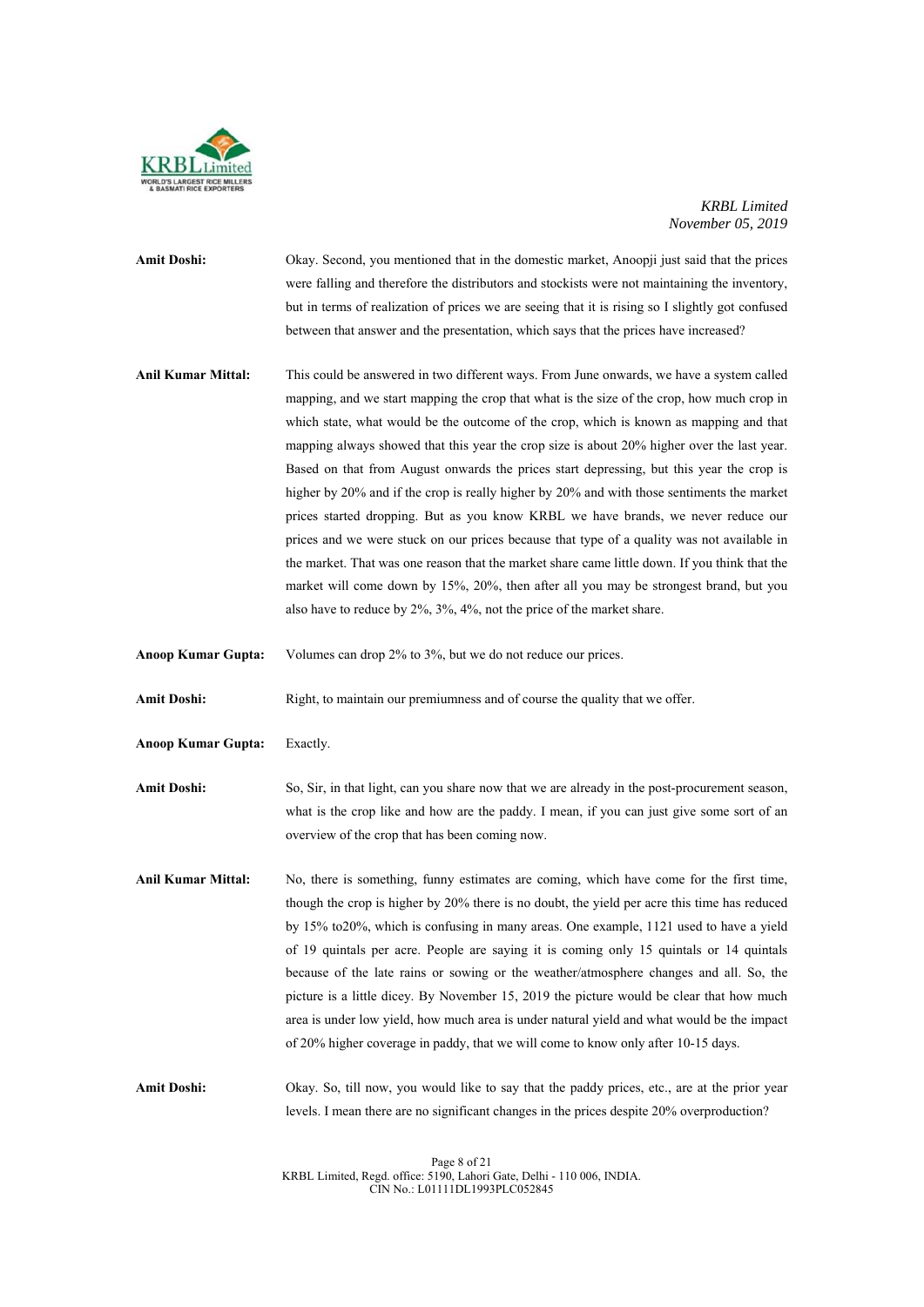

- **Anil Kumar Mittal:** No, it is impacted for example this year we started buying 1121 at Rs.28 a quintal, Rs.27 a quintal. We thought this is the right price, but it again came back to Rs.29 only. Two days back it was Rs.27, today it is Rs.29. Now I think within two to three days picture will be clear and all the exporters and local players will come into the market; then we will be able to assess the real price of the market.
- **Amit Doshi:** Okay. Got it and Sir last question, I think it was clear that everybody is waiting for that income tax appeal outcome, but with reference to the payment that we were supposed to make on a monthly basis, does that continue or since the final hearing is over does that stop or it continues like it was?
- **Anoop Kumar Gupta:** It continues, we have to pay around Rs.12 Crores a month. So, till September 30, 2019, we have paid Rs.147 Crores and in the month of October also we paid another Rs.12 Crores. So now the total is Rs.159 Crores as on date.
- **Amit Doshi:** Till the time outcome is not going to be out we will you continue to pay?

**Anoop Kumar Gupta:** We will continue to pay Rs.12 Crores per month, yes.

- Amit Doshi: Thank you Sir. All the best.
- **Moderator:** Thank you. The next question is from the line of Rajeev Agarwal from Sudarshi Advisors. Please go ahead.
- **Rajeev Agarwal:** The first question is to just to understand the Basmati market. It seems to me that there are only a few key players in this market so can you just give the competitive intensity in the market and how do you see that is changing over the last few years because I believe quite a few players went out of the market and so if you can just lay out how the market is looking from your perspective?
- **Anil Kumar Mittal:** Are you talking on domestic front or are you talking on export or overall?
- **Rajeev Agarwal:** Overall from an Indian player perspective.

**Anil Kumar Mittal:** Let me tell you, India has a total production of around 6.5 million tonnes, out of which 4.4 million tonnes has been exported last year, I am giving this figure up to March 31, and 2.2 to-2.3 is the domestic market; so, this is size of the market. As far as domestic market is concerned, we have a consumption of around 2.2% in India and as far as export is concerned because of the monopoly, 600,000 tonnes is the share of the Pakistani market and

> Page 9 of 21 KRBL Limited, Regd. office: 5190, Lahori Gate, Delhi - 110 006, INDIA. CIN No.: L01111DL1993PLC052845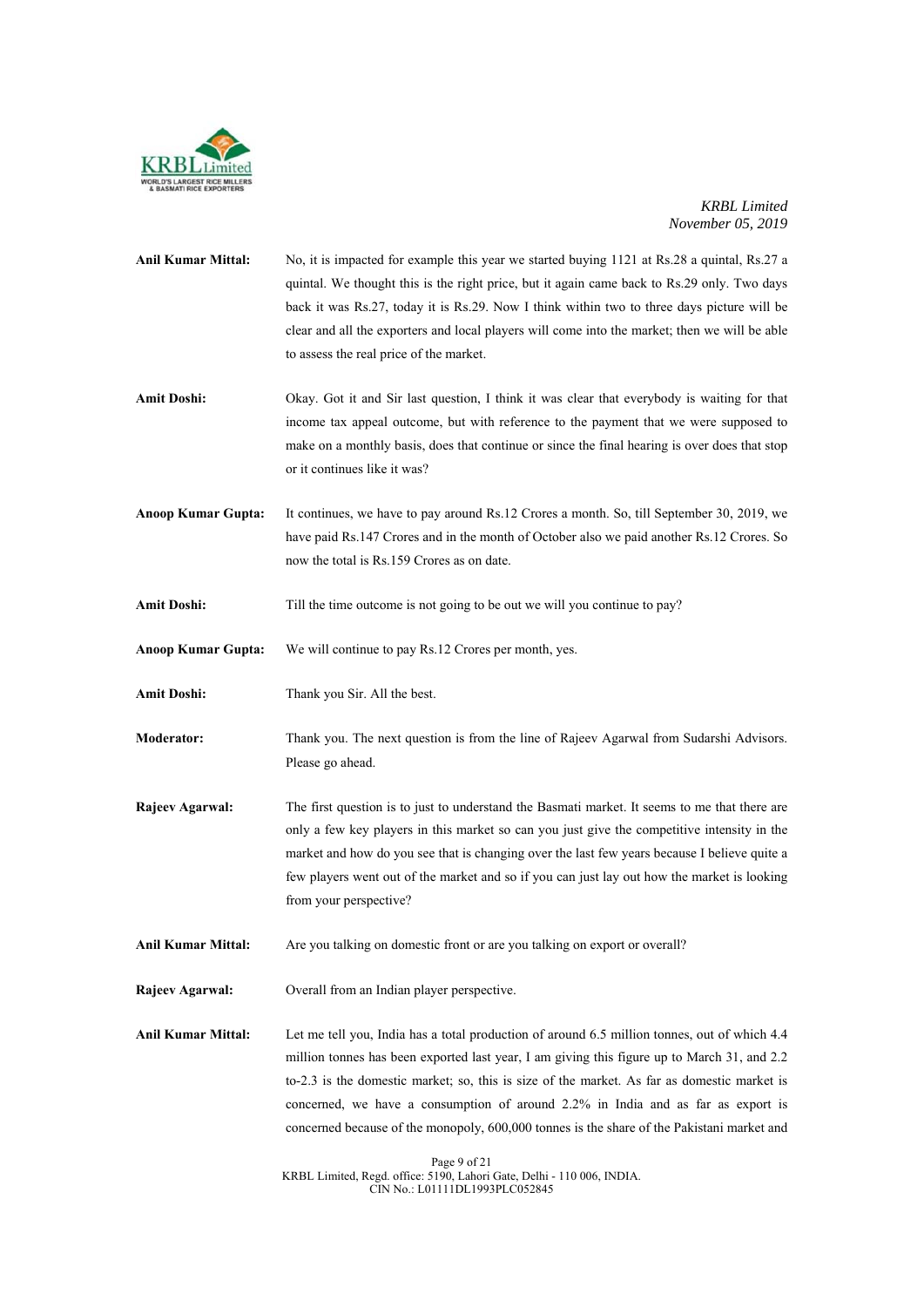

4.4 million tonnes is the share of the Indian market. The total export market is 5 million tonnes, which is a monopoly of Pakistan and India, that is the predictor. The main countries who import Indian Basmati rice, which stands to 65%-70% of the total market is Iran, second is Saudi Arabia, third is Iraq and then fourth, maybe about 700,000 to -800,000 tonnes comes to Oman, Kuwait, Qatar, UAE, and all these countries. So, this is the total market share and total market of Basmati rice comparison to Pakistan. Now what is happening in last couple of years, people have been speculating on this business of Basmati rice because the crop comes in the first three months that is October, November and December. So now, let us say in the market they sell about 10% of their total production or 15% of their total production in these three months. So therefore, they are taking a risk of 35% of balance of the year. Whereas KRBL is concerned, we have got our brand, we have got our distributors, we have got our set prices and they are all controlled, and all maintained throughout the year at the same prices with good quantities, with aggressive pricing and aggressive marketing. So, this is the difference between us and the other players, who have become NPAs and have gone out of the market. Now another one good player is there in the market, that is Daawat Foods. They are also having the same proposition as that of we because they are also having their own brands throughout the world and they are also keeping the pace in the right direction. Rest all are speculating, and the most dangerous part is the private label. Now in private label, most of the people worldwide exploit the situation and how they exploit the situation, for example, let us say, they buy certain quantities, later on, either they will not open the letter of credit or if the prices go down they will try to exploit the exporter. So, there are the things where rice industry has come into trouble, whereas we are not at all neither in that atmosphere nor we do business like that and that is one of the biggest reasons that in spite of doing business with Iran, neither Re.1 is stuck up there nor we have any problems with Iran. That is why we say that Iran business also does not have any impact on KRBL and let me tell you our credibility - in the last 30 years of our export market, we have not lost a single dollar outside. That much care we take about our company.

**Rajeev Agarwal:** Right. So actually, my question was it seems to me that a number of Indian players, big Indian players have gone down and therefore your positioning in the Basmati rice market both from the branding but also from just being such a big player had only strengthened, is that what you would say domestically as well as internationally?

**Anil Kumar Mittal:** Yes, and I give you one example. Go to the market from there you will also understand the export market. Just go to the shelf you will see our prices and you see the competitors' prices you will come to know how we work.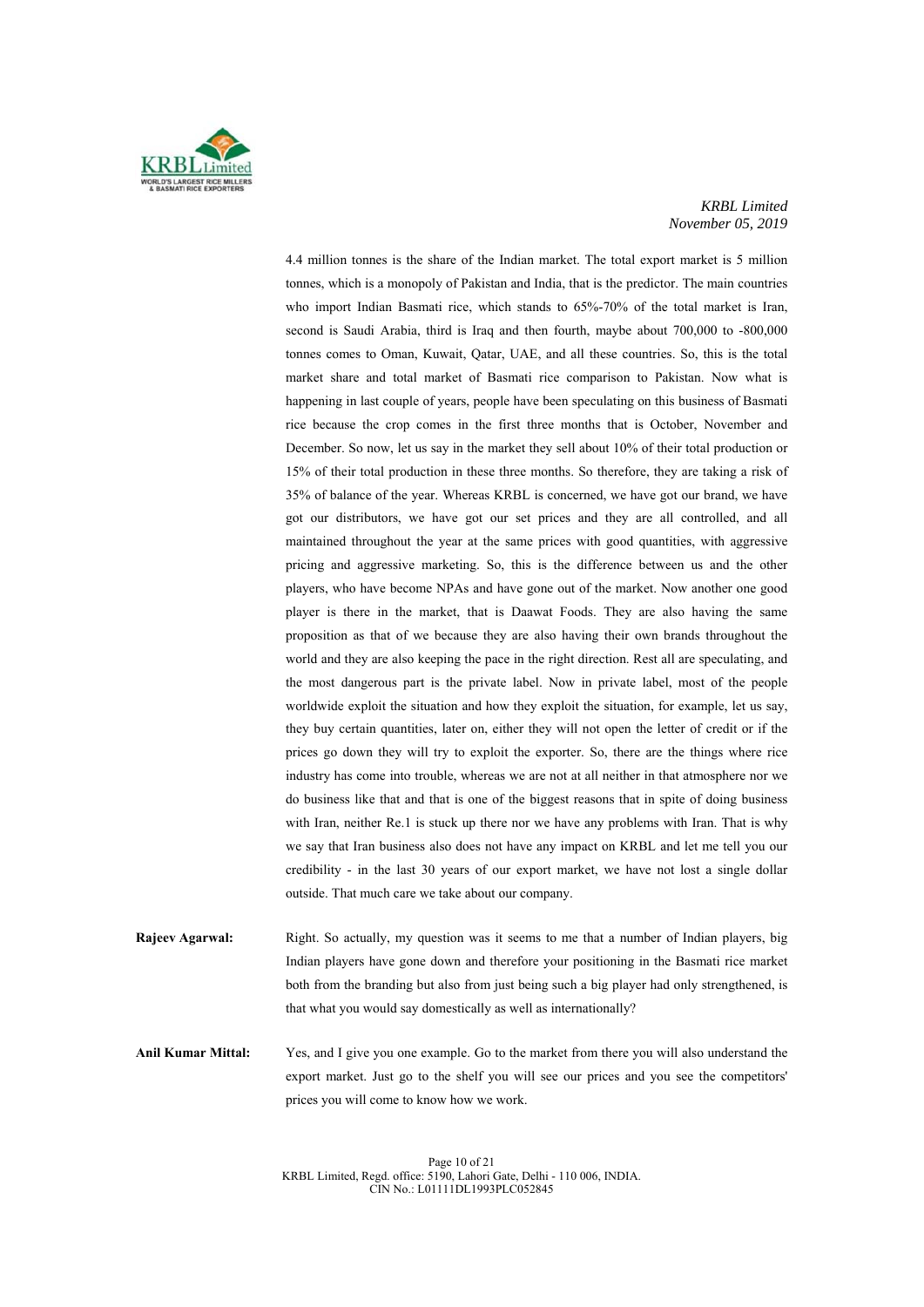

- **Rajeev Agarwal:** Right. Yes, I was actually noticing at least in some of the foreign markets like the US market I believe your product is positioned I do not know what are the other brands that are selling there, but it seems to me that you are positioned quite competitively in that market so can you just maybe elaborate. I know in the Indian market you are on the premium side, is that the same positioning you have across all markets or you position yourself differently in different markets?
- **Anil Kumar Mittal:** We are positioned differently in different markets. Especially in America, we are not that much strong because our exports to America is hardly 8,000 to 10,000 tonnes per year compared to that the market is 100,000 tonnes, which is 10%. The leader of the American market today is Daawat, but if you look at the prices of Daawat and KRBL, there is a difference of \$100 to \$80 per tonne and we many times are surprised that how they are competing. But they have their own way of working. We cannot criticize since they are the market leader of that country, but the difference between India Gate and the Daawat prices are that they have a brand called The Royal. The prices are so different that it does come to our mind that how they are conducting the business with that lower prices.
- **Rajeev Agarwal:** Right. Got it. Okay. That is very helpful, and this was really helpful. Thank you very much.
- **Moderator:** Thank you. The next question is from the line of Subhankar Ojha from SKS Capital. Please go ahead.
- **Subhankar Ojha:** Hi Sir. So, I wanted to understand this movement of price last quarter and current quarter and what gives you confidence that with the correction of the paddy prices you will still be able to maintain your margin?
- Anoop Kumar Gupta: No, I am not clear, please. Can you repeat it?
- **Subhankar Ojha:** Can you share some data point on the realization both domestic as well as exports and secondly, I am assuming that you must be having some high cost inventory and with the correction of the paddy, you have just given a figure of 20%, so what gives us confidence that you would still be able to maintain the margin?
- **Anoop Kumar Gupta:** See as Mr. Mittal just now told you, whatever stock we are having in the inventory is the old crop and the old crop valuation and the new crop valuation is altogether different. Whatever we are selling, we are supposed to carry the stock for two years because we have consumer pack, which says the cargo is two years old or one-and-a-half years old. So, our pricing will not drop seeing the new price. Our margins will remain intact, but as far as the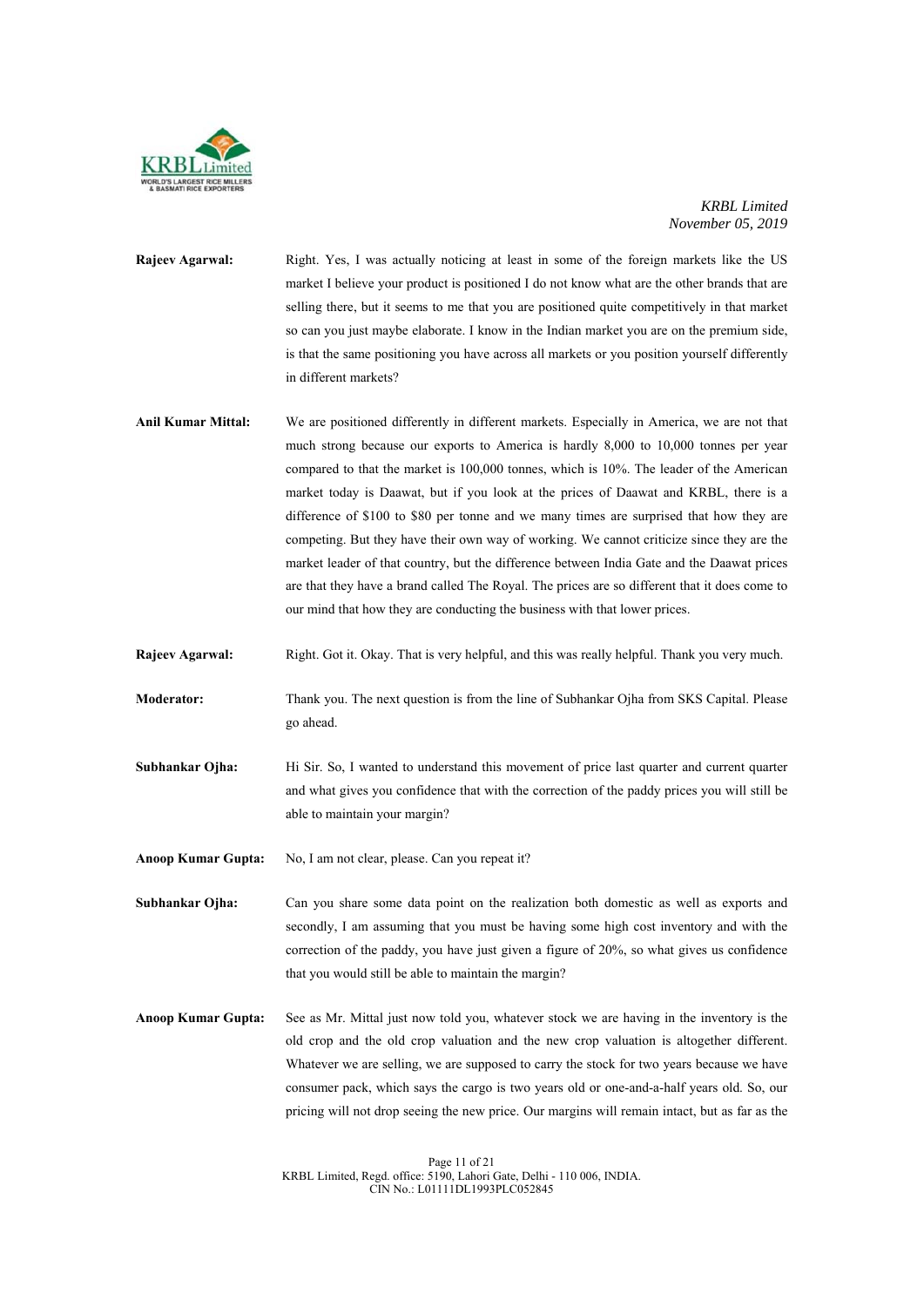

realization is concerned, in the coming quarters you will see a little drop because there will be a mixture of old crop sale and the new crop sale. The net realization maybe you will see some downward trend, but our margins will be intact. **Subhankar Ojha:** And any data points of what is the current realization and last two quarters' realization? **Anoop Kumar Gupta:** Mr. Mehrotra will tell. **Rakesh Mehrotra:** For the quarter ended September 30, 2019, our average realization in the domestic market is Rs.57,933 as compared to Rs.52,171 in the same period last year. It is up by 11% and in the export market our realization is Rs.86,137 as compared to Rs.76,698 in the same period last year. The realization is up by 12%. **Subhankar Ojha:** Can you please share the inventory data Sir with respect to the value and volume? **Rakesh Mehrotra:** We are carrying paddy stock of 104,922 metric tonne valued at Rs.361.27 Crores. Average price is Rs.34,432 per metric tonne. **Subhankar Ojha:** Rs.34 that is approximately? **Rakesh Mehrotra:** Yes, and we are carrying rice stock of 302,290 metric tonne valued at Rs.1,536.71 Crores, the average price is Rs.50,836 per metric tonne. **Subhankar Ojha:** Okay. So that is approximately Rs.34 and Rs.50, I mean that is right? **Rakesh Mehrotra:** Right. **Anoop Kumar Gupta:** But if you look even at today's price, with the pricing of rice of Rs.50 you cannot go wrong. The stock valued at Rs.50 back to one-year, two-year-old stock even today's value it is not Rs.50. I mean the market value is even today more than Rs.50. **Subhankar Ojha:** Okay. So, do you mean the current domestic realization is approximately that, Rs.50? **Anoop Kumar Gupta:** No. It is around Rs.57 in the current quarter. If there will be a sale of new crop because always there is a sale of new crop, the sale would definitely be at a lower price. Average may come down by Rs.2 to Rs.3 in the next quarter. **Subhankar Ojha:** Understood Sir. Thank you.

> Page 12 of 21 KRBL Limited, Regd. office: 5190, Lahori Gate, Delhi - 110 006, INDIA. CIN No.: L01111DL1993PLC052845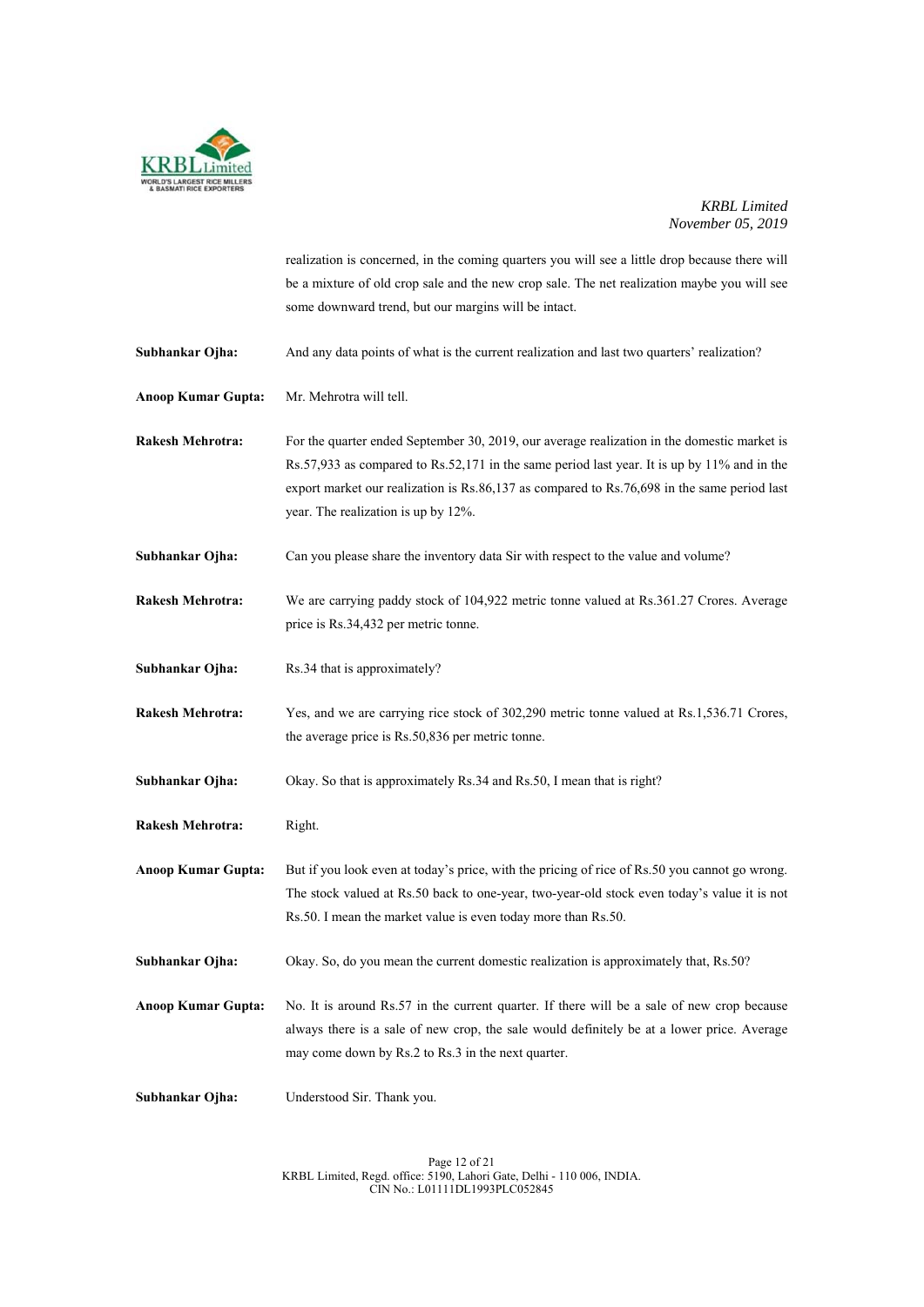

**Moderator:** Thank you. The next question is from the line of Manish Bhandari from Vallum Capital. Please go ahead.

- **Manish Bhandari:** Hi. Good afternoon. Sir, I have a few questions. One, you have spoken about the rice, which is, for us, is a two-year old so one question keeps on coming to me is that is there any technology which can prove that a similar label is one-and-a-half-year old versus a twoyear-old because there is a lot of this mixing, which happens in the rice so how far the technology has progressed and is KRBL doing anything on this to make sure that the consumer can know that this is the whole package is a two-year-old?
- **Anil Kumar Mittal:** See, it can be found out, but you have to do the DNA testing that how old is the rice and that is also not very authentic, though it is costly. Every sample cost you about Rs.25,000 and let me tell you that consumer preference and the demand of the brand itself is the label, a certificate that the rice is genuinely old, and it has been aged accordingly because you have to understand that as ageing increases, the attributes of the rice also increases accordingly. Do you think people do not know what the brands of Rice KRBL is selling, they look at the rice and they realize that, yes, the rice is of continuously of good quality with aroma, with taste, with no problem whatsoever. That is the test of the ageing. Let me tell you, somebody is selling Rs.8 a kg cheaper than me and even then, the consumer prefers India Gate it means it is the age and the quality certificate rights.
- **Anoop Kumar Gupta:** And Manish you tell me Indian Gate Classic has been sold at Rs.200 a kg in the Indian market and the same rice, which is non-aged or they are claiming to be one-year-old or a two-year-old been sold at Rs.140 a kg our consumer is giving Rs.60 a kg on the brand only you think, it is not the quality attributes.
- **Manish Bhandari:** No, I appreciate that, but that makes our position far more unique to get this kind of certification done or maybe money back guarantee or something, which could definitely make the consumer aware that what he is adding up, is not an apple-to-apple, which happens in the wine industry or which happens in many of the industries.
- **Anoop Kumar Gupta:** Manish, I'll tell you one thing. Once Patanjali or other competitors had given a complaint in the Advertising Authority of India, which is in Mumbai, that they are claiming the rice to be two-year-old, they cannot claim, how will they prove it and the notice came to me. I went to Mumbai and proved with my account statements that the rice what I am carrying is two years old and I won that case.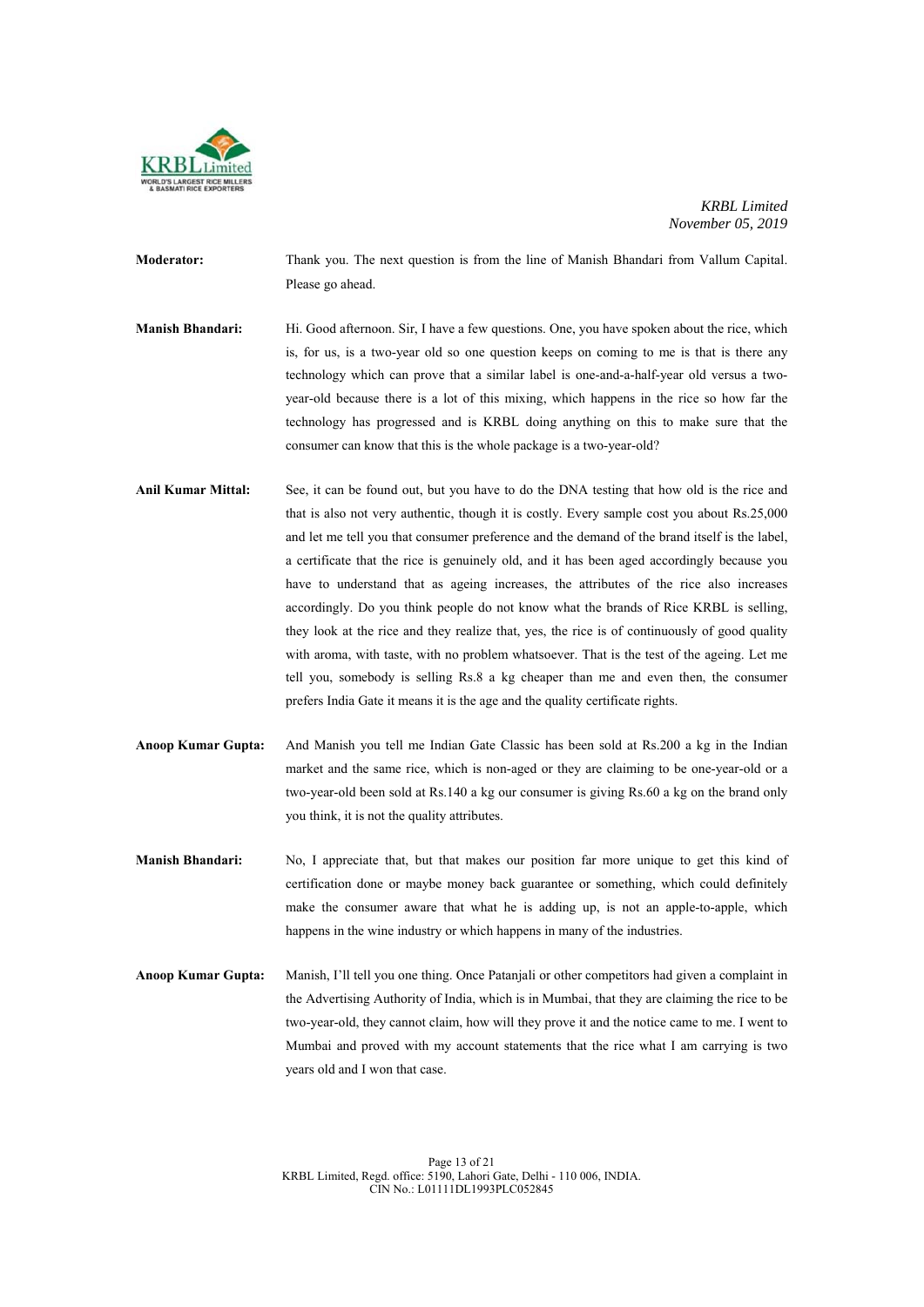

- **Manish Bhandari:** Sure, So I was just drawing a leaf from one of the controversies which happened in bedlinen company where the whole origin of cotton was under question and then that just became from the industry practice and finally now I think they have implemented a technology where you can have the origination of the cotton itself to be proven so I am just wondering if there is any technology in which KRBL has thought of, then I would like to know?
- **Anil Kumar Mittal:** See to find out variance, cotton is also 200 different varieties grown in different part of the globe. Similarly, Basmati in India have got five-six varieties like 1509, 1121, CSR 30, 370, Pusa Basmati #1, 1401. These are the five to-six varieties, which are grown. To find out these varieties, there is a foolproof system and there is a simpler system, but to find out the ageing same way if you want to find out the ageing in that cotton, that how old that cotton base is, it is not that easy job. To find out the ageing is not an easy job, but you have put this question to me, so let me go to Pusa Institute and let me go to European lab standards whether they have such technology to exactly prove whether the rice's exact age could be found out or not.
- **Manish Bhandari:** Sir my next question is regarding the newspaper item, which appeared a few days back about the GST on food grains and how serious is it and do you think whether it will be positive or negative for our company and is there any talk, which is going on?
- **Anoop Kumar Gupta:** Yes, it is going to be a big positive for KRBL if food grain is taxed. We will be the happiest person if food grain is taxed. Today we have got a big problem in our institutional pack 25kg pack where we have to pay GST and no other company is paying tax on 25kg bags.
- **Manish Bhandari:** So why there is a discrepancy where we are paying and a competitor with a similar attribute is not paying so what is it that they are able to find?
- **Anoop Kumar Gupta:** They are not selling in the brands. I am selling in my brand, India Gate or Unity, those are registered brands. As per the law, anything sold and registered under a brand had to be taxed. I do not want to sell anything out of brand.
- **Anil Kumar Mittal:** No, Manish. You have to understand the law before putting this question that in GST an amendment came, and they said the brands, which put disclaimer on the bag will not be charged with GST and this disclaimer is that this brand is not registered. Anybody can copy, and we have got no right on the registration of the brand. This is one of the disclaimers where people are not paying GST that is point number one. Point number two, when you said that all food grains will be taxed and all, let me tell you in India, since it is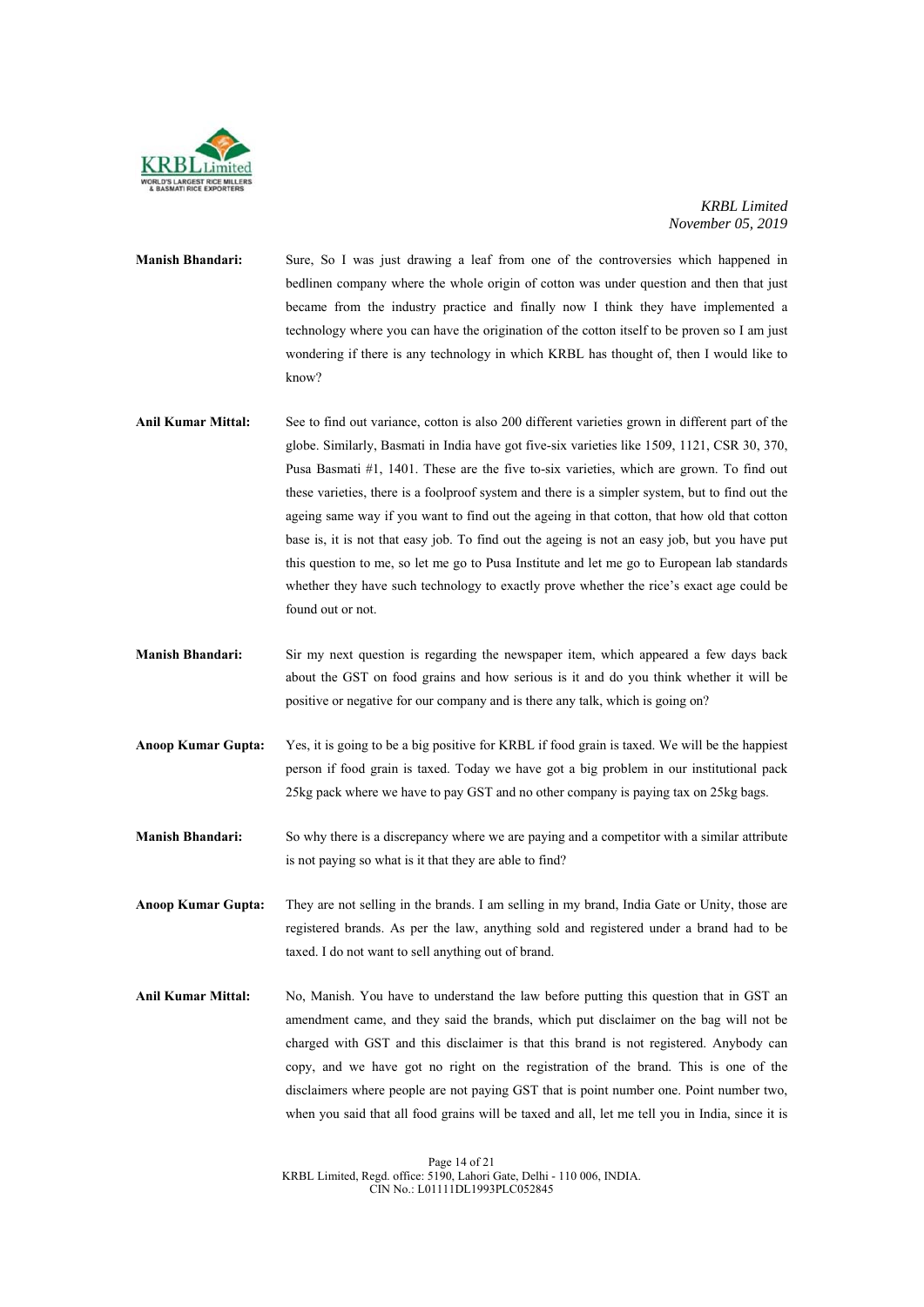

independence, wherever there is a variation in the law, people have always taken advantage, you should have one common law. Now let us say if the taxation for example, let me give you mundi tax example, in Delhi it is 1%; Haryana it is 4%; Punjab it is 4%; UP is 2.5%; Rajasthan it is 2%, so much billing manipulations are done because of savings at 4% to 1% or 1% to 4% so we have been always promoting to the government that please make one universal law. If whatever law consist in Kanyakumari same should be in Kashmir so we do not want a very different laws in different places.

**Manish Bhandari:** Sir, can you quantify the gains we could have if the GST on food grains comes, how we will benefit?

**Anoop Kumar Gupta:** My domestic sales will increase minimum by 40% immediately.

**Manish Bhandari:** So that means apple-to-apple, you mean to say, everything becomes apple-to-apple?

**Anoop Kumar Gupta:** Yes.

**Manish Bhandari:** Sure. So, my other question is I have been asking on various occasions about your diversification plan and you did a brush-up on the quinoa side so how things are going there and is there any other thought, which you have put across and now we have enough pile of cash, which keeps on coming back to us and which gets settled in the inventory. So, is there any other use of cash which you can think on acceleration and there is an amount of cash getting released by the lower taxation also, so on the areas, which you have ventured into, including also the Idli one, which you have discussed some time back?

- **Anoop Kumar Gupta:** Idli we will be marketing very shortly because there were some problems in the south. So, I think by December we will be in the market for the Idli rice and quinoa as we told you last time also, quinoa is not doing that great. We are having a monthly sale of around 10 to-15 tonnes only. I mean, it is annual sale of 150 to 160 tonnes and we have cash surprises also. The ones I was selling at Rs.700-Rs.800 a kg, today I am selling at Rs.200 a kg, even then the market, according to my calculations, the total quinoa market in India is not more than 1,000 tonnes and my share is around 15% and the majority of the share is of South American, which is a good quality from Peru - quinoa that is a major market, Bolivia.
- **Anoop Kumar Gupta:** As far as cash generation is concerned, Manish, I told you several times, we do not want too much dependency on the financial institutions and as our topline grows, our investment in the raw material also goes up and there are two options either to take bank finance or to invest your own money. We do not want our exposure in the bank. I want even in the peak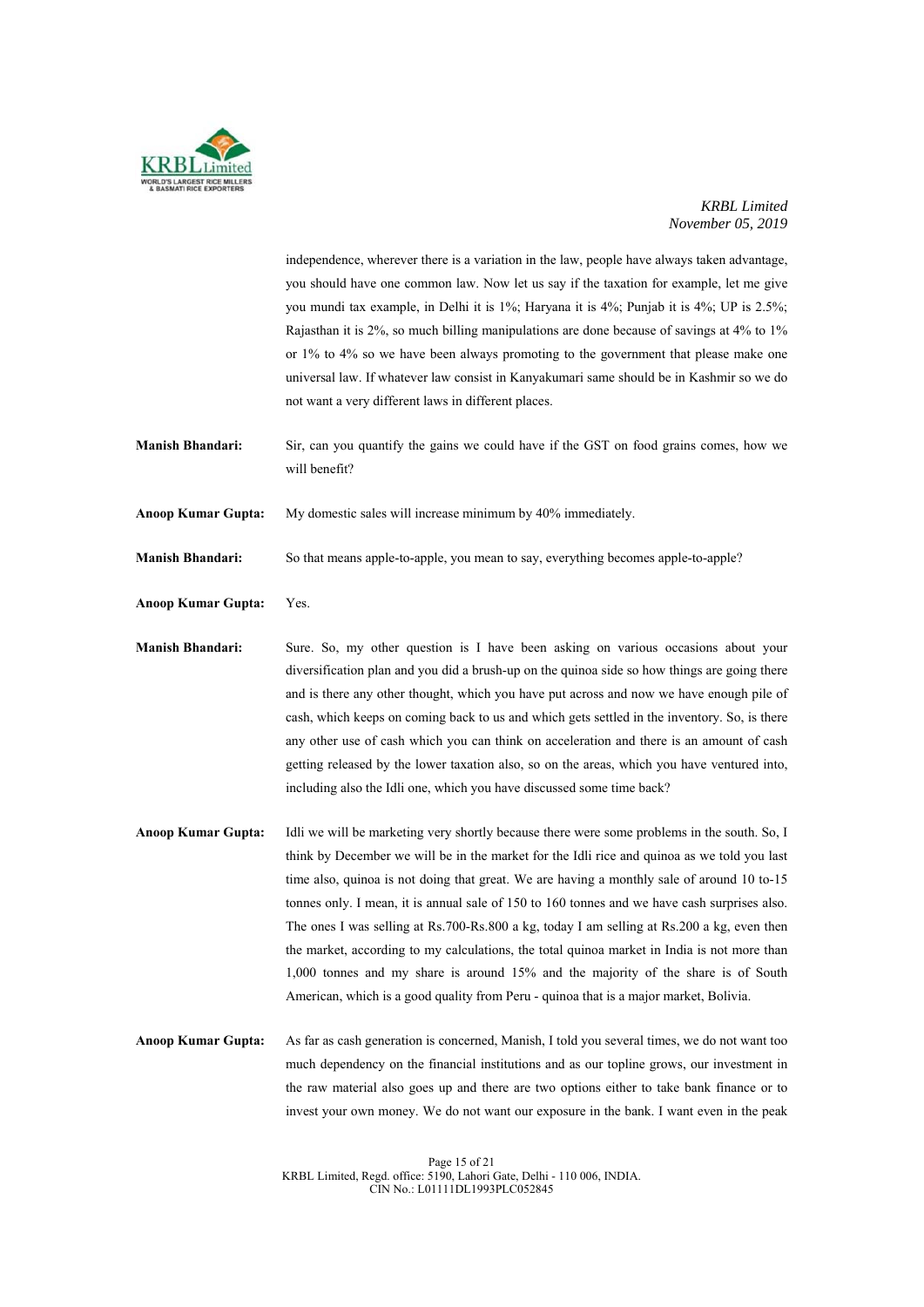

time my exposure should not be above 50% to 55% to the bank, rest 40% to 45%. I am talking about the peak. 45% should be by KRBL only. Suppose I have to, going forward, I want a stock of Rs.6,000 toRs.7,000 Crores, when I am talking of Rs.8,000 Crores topline that means one day I have to keep a stock of Rs.7,000 Crores to Rs.8,000 Crores. That means, I need minimum Rs.4,000 Crores of my own funds to be invested in the stock. Dependency on the bank I do not think in today's scenario is good.

- **Manish Bhandari:** Sure. Sir, my last question is regarding what you said recently about the stock, which you may as we progress to plan to Rs.8,000 Crores and what number it is. So, do we have the handling capacity and the warehousing capacity to handle such kind of food grain over the next two years, three years' timeframe?
- **Anoop Kumar Gupta:** Manish, every year, we are spending Rs.20 Crores to Rs.30 Crores on warehousing. Today we have more than 2.7 million square feet of closed warehouse which we use for rice and paddy is always stored in open areas and that is covered with a tarpaulin. So as far as open land warehousing is concerned I do not foresee any problem.
- **Manish Bhandari:** So, this year, if the paddy prices goes down, which ideally what you are saying versus the last year you should have a record inventory and record position in terms of your warehousing position on the inventory?
- **Anoop Kumar Gupta:** September 30, 2020 we will be the highest inventory ever in KRBL I can assure you.
- **Manish Bhandari:** Sure. Thank you.

**Moderator:** Thank you. The next question is from the line of Seema Bansal, an individual investor. Please go ahead.

**Seema Bansal:** Good afternoon Sir. Thank you for the opportunity. Sir now, with the LC being received and our shipment being cleared and all, I just wanted to know how does Q3 FY2020 look for KRBL and also if you could throw some light on the full year FY2020 number, some guidance around that please?

**Anil Kumar Mittal:** We are quite confident as far as Q3 is concerned. It will have same phenomenal results what we showed in Q1 because Q1 results were quite good and that was also one of the reasons that many of the shipments of Q4 could not be shipped so we shipped in Q1 and now it will be from Q2 FY 20 to Q3 FY 20 that is number one. Number two is that your question is a little bit early, normally every year we used to conclude, or the industry used to conclude export to the tune of 30% to 40% of whatever we export the whole year. This year it has

> Page 16 of 21 KRBL Limited, Regd. office: 5190, Lahori Gate, Delhi - 110 006, INDIA. CIN No.: L01111DL1993PLC052845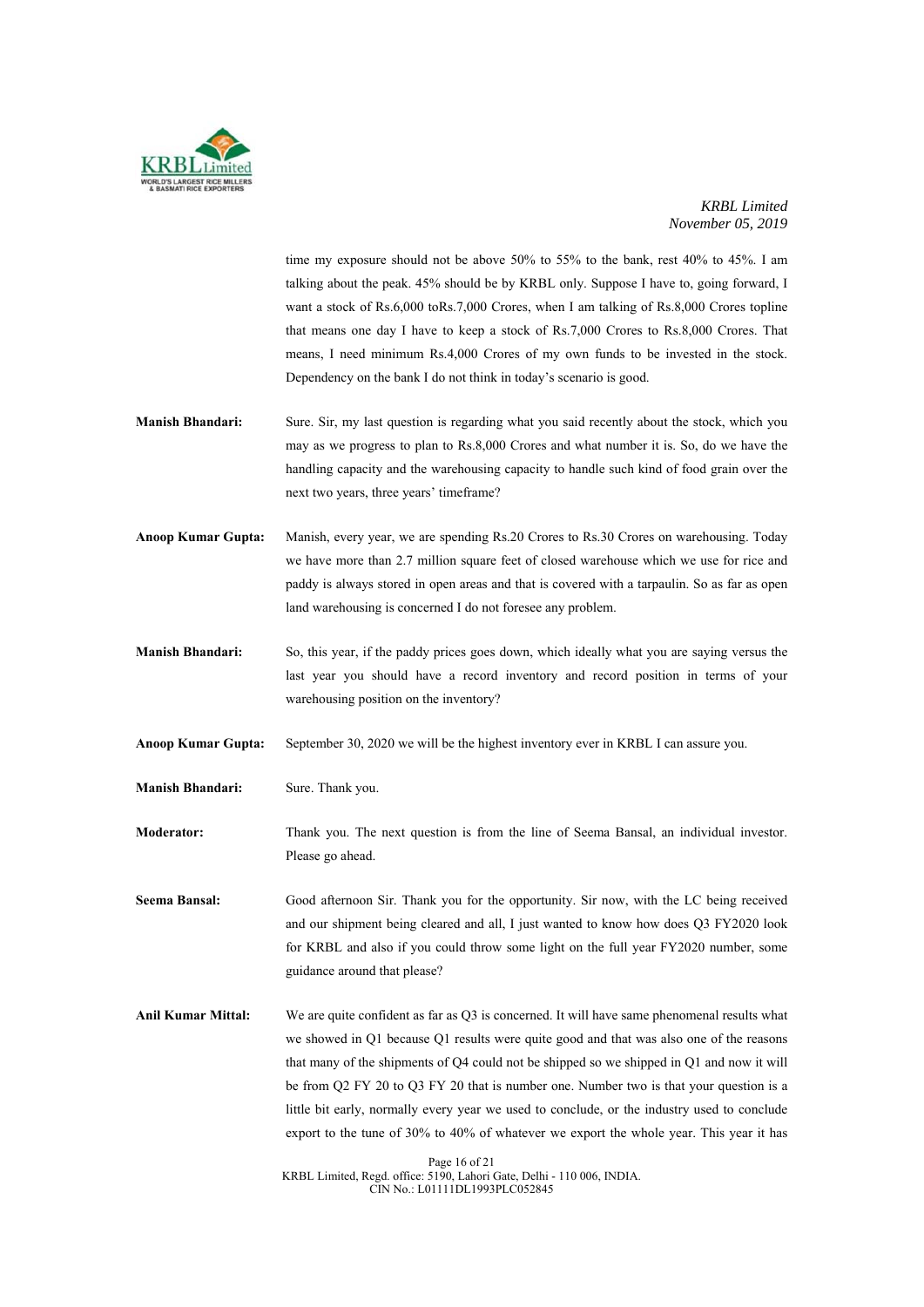

been delayed because the prices are coming down and buyers are also a little shaky abroad. They want to let it be stabilized, then we should come into the market and we are anticipating that buyers will come by November 15, 2019 to November 20, 2019 in the market. Once the buyer comes then the paddy prices also stabilizes and then you come to know the international and global prices, that these are the prices which are going to remain the whole year. So, based on that only I can tell you what the price would be, what would be the outcome, but one thing is sure - I can assure you that this year up to March 31, 2019; now there are two ways of calculating the quantums also. One way is the financial year, which is April to March and other is from October to September. October to September is our yearly crop year, that is kharif year and the financial year is our financial year from April to March. If you look at the April to March, we might have a little setback in our quantum, we might not be able to do 4.4, it might be 4.1, it will be lesser by 3 lakh tonnes or 2.5 lakh, 3 lakh tonnes, India. I am talking of India, the quantum, but when you look after November, what I am telling, since the prices are down, all country will jump in into India to cover their stocks. People especially like Iran and Saudi Arabia, they will like to order 20% to 25% more over the last year because the prices will remain low. So, I feel that the clear picture to us will be available around November 20, 2019. That is the reaction of the importer from outside.

- **Anoop Kumar Gupta:** But overall, we are confident that we will gain about 8% to 10% over the last year in our topline.
- **Seema Bansal:** That is, it from mine side

**Moderator:** Thank you. The next question is from the line of Varun Goenka from Max Bupa Mutual Fund. Please go ahead.

**Varun Goenka:** Yes. I am from Nippon Mutual Fund formerly Reliance Mutual Fund. So Anoopji I just wanted to ask you on our domestic side. I think in the last call also you have been mentioning the way biryani culture is picking up in India and Zomato also has been sharing the data. I think this H1 even though we had a price hike, but we had no volume growth. You have been sharing the potential in India, but if you could just give us some idea what could be the volume growth next two, three years, how we will be taking our distribution, our e-commerce sales, is there any competition from, if at all, any private labels or stuff like that?

**Anoop Kumar Gupta:** So today also e-commerce, we have an average, I think, around 40% to 45% of the share of e-commerce in the Basmati segment is by KRBL only, but you are talking of the biryani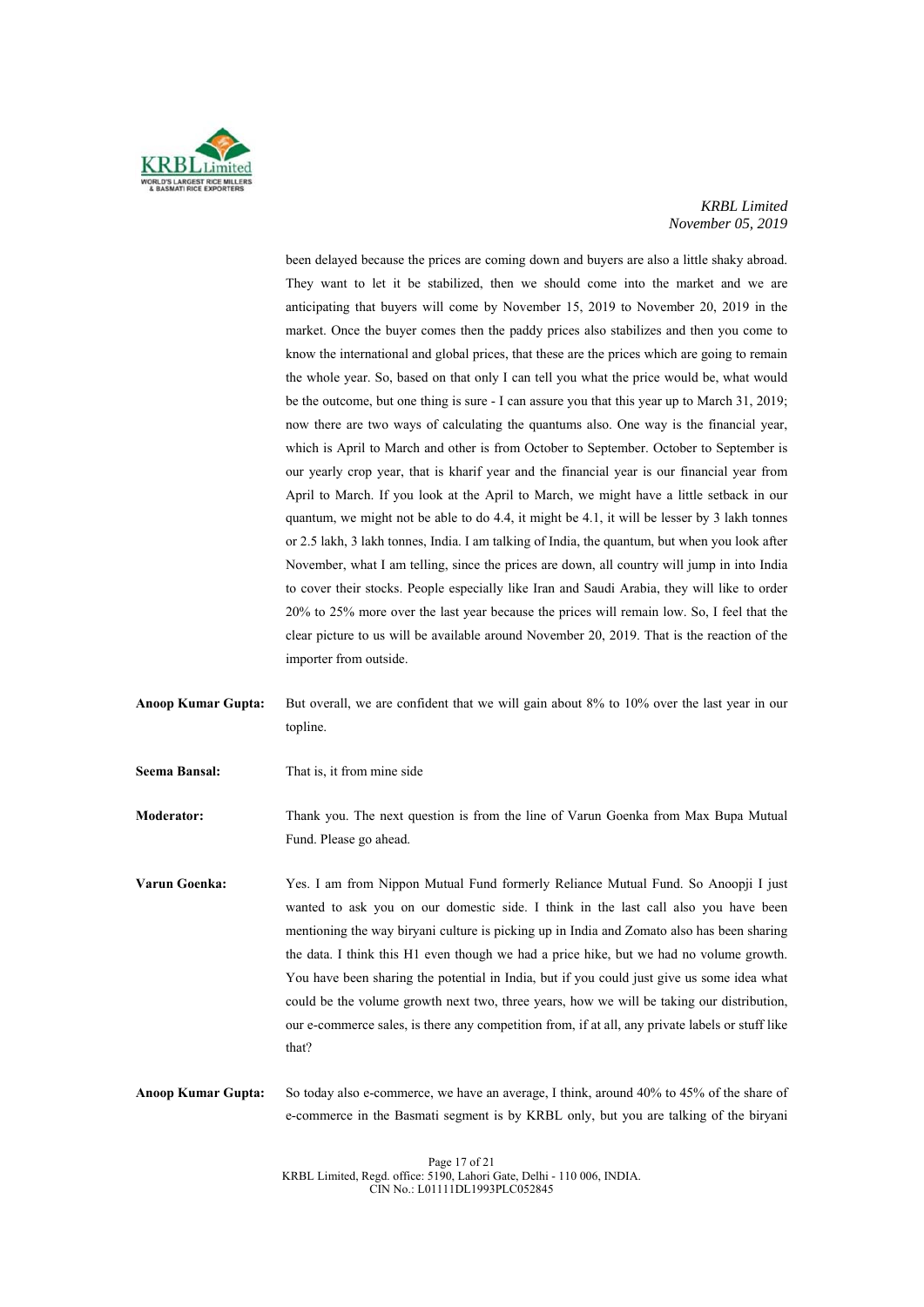

culture, now GST is the biggest problem as far as volume growth is concerned. KRBL being the quality leader, my prices are higher by 8% to 10% to the market and that is not because it is KRBL but because we have a quality product and over and above that there is a 5% GST. So, difference is about 15%. Restaurant sales and institutional sales where they are not getting any input on account of GST, they prefer to buy a non-GST material. That is the biggest problem which is, I am able to maintain my sales, but the growth in that segment; I am growing in the segment of consumer pack. I am growing at the rate of 15% to 18% in consumer pack segment, but the segment of institutional sale, which is a bulk bag wherein I am not able to show a growth, but I am able to maintain it.

- **Varun Goenka:** So just one concern here Sir. Ultimately, the way biryani culture is going through the country, people go to the biryani shops, but they do not ask for India Gate or KRBL ultimately they need a biryani and so how do we have a way in which I am just drawing a leaf from Intel computer had something inside a computer, which we consumers never bought, but it was very critical so how do we now going forward so that our brand remains relevant and as dominant as it is today?
- **Anoop Kumar Gupta:** I have got a Unity brand for biryani. When I go to a restaurant I will say my volume after cooking would be 10% higher to others number one and my rice will never break after cooking. The biggest thing a biryaniwala sees is that the rice should not break after cooking and it can stay for even four, five, six, seven and eight hours after cooking and above all the taste of the rice. Taste of the rice is raised, but sometimes what happens if a biryaniwala on a very, very low cadre does not look at it, he looks only at the price. You see today, in Bengaluru Meghana Foods selling Biryani at Rs.280 a plate, he buys only India Gate Classic. I cannot compete with roadside biryani because they are buying all kinds of rice.
- **Varun Goenka:** Right. So, is there any other significant player. Anoopii, in this, which can compete with your quality, most of the people are just buying because of their GST difference?

**Anoop Kumar Gupta:** Quality, I think I am on the top, but people are buying, it is not only because of GST it is also the price difference. They are selling at least Rs.7 to Rs.8 a kg cheaper than me.

**Anoop Kumar Gupta:** Unity was started five years back at 5,000 tonnes. Today this SKU is at 80,000 tonnes. In five years', time, I have grown from 5,000 to 80,000. Now the question is the same speed should go for next five years.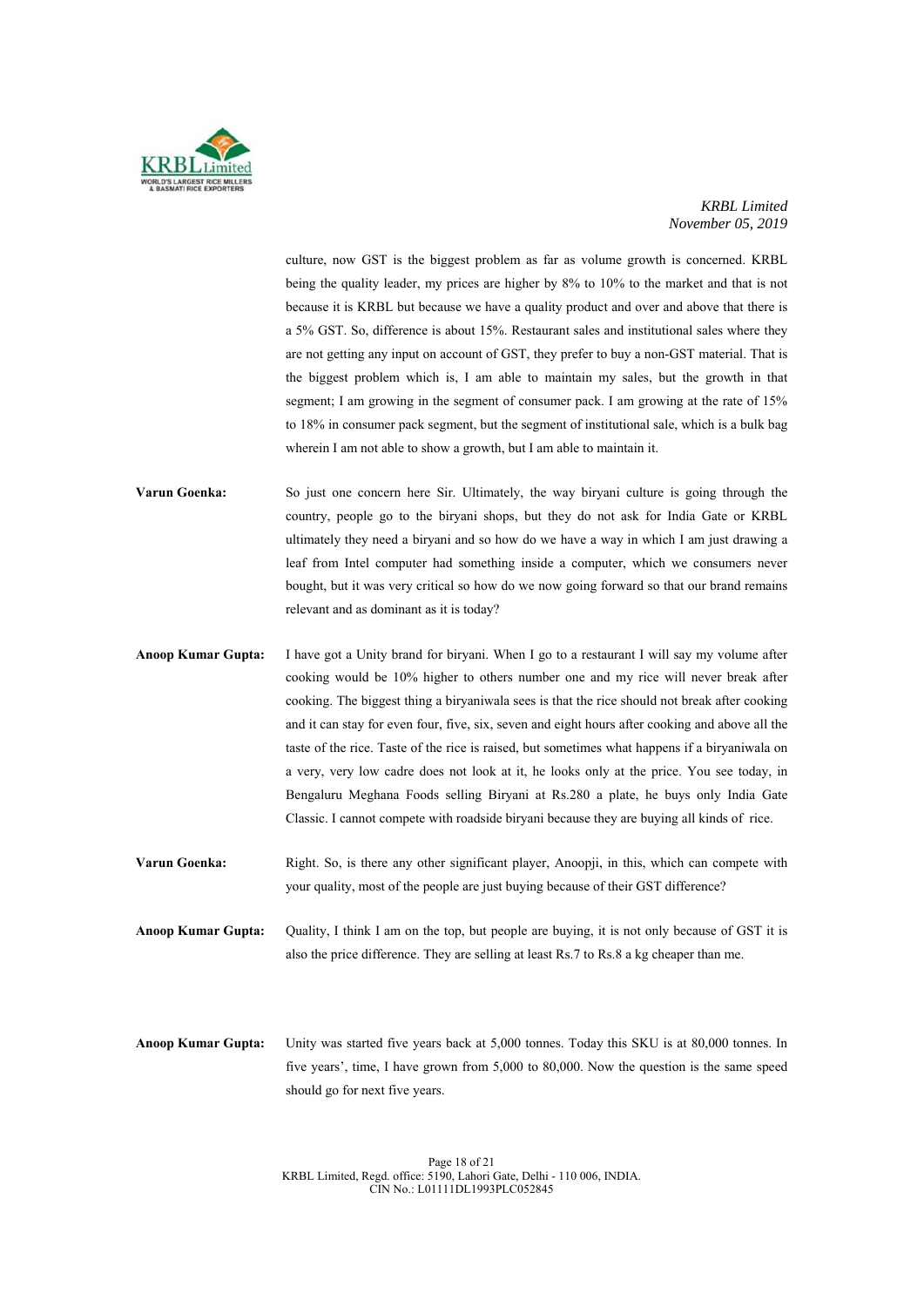

- **Varun Goenka:** Right. Okay and the news of India Gate brand getting ownership, I think, since the 1970s or something was very, very heartful. So, are we looking to now use this dominant brand for any other categories, non-Basmati we are trying and Idli rice, but as such, any other adjacent food categories are we looking at?
- **Anoop Kumar Gupta:** Frankly we find a very big scope in rice only.

Varun Goenka: Fair enough.

- **Anoop Kumar Gupta:** We started India Gate Ambemohar, we have started India Gate Jeera Rice, we have started India Gate Sona Masoori rice, but all our products are premium products. If you tell us India has got a market of 100 million tonnes and you are selling say a few 10,000 tonnes, but selling 10,000 tonnes at EBITDA of 20% plus. I do not want to sell my product at the EBITDA of 3% to 4%.
- **Varun Goenka:** Perfect. So branded rice itself is a very, very big opportunity point taken Sir yes. Just one more thing on exports to non-Middle East, how is that doing for us, is there any traction, is there any material market possible?
- **Anil Kumar Mittal:** Middle East total market is 68%, 32% market is rest of the world. One of the biggest market non-Middle East was Europe, which we have lost in the last two years, but the way government is, I think the way individual exporters are behaving, the type of interaction we have with the farmers and the amount we are spending, I am quite sure that it might take another one year, we will take back the European market because we will have pesticidecompliant material. Today, the problem is on the pesticide-compliant material, that is one market. Number two, all other markets throughout the world, for example, Africa, if you go back five years back, the total African market was just 7,000 to 8,000 tonnes, five containers a year, sometimes 10 containers a year, from India I am talking. Now each African country is buying 50 to 100 containers as the economy is developing and they are able to afford to pay for Basmati rice, they love to eat Basmati rice. One of the biggest markets is Nigeria. Nigeria used to import 1,000 tonnes, now they are importing 8,000 to 9,000 tonnes of Basmati rice, so markets are increasing, but as far as markets like China is concerned, let me tell you, for example, market like Brazil, Argentina is concerned, it will take lot of time. See, you will be surprised, in Argentina, only India Gate Basmati rice is available, no other Basmati rice; but what is the quantum, may be 4 containers a year, which is 80 tonne or 100 tonne, that only India Gate, but we cannot expect this market to go over hundreds and thousands of tonnes so easily.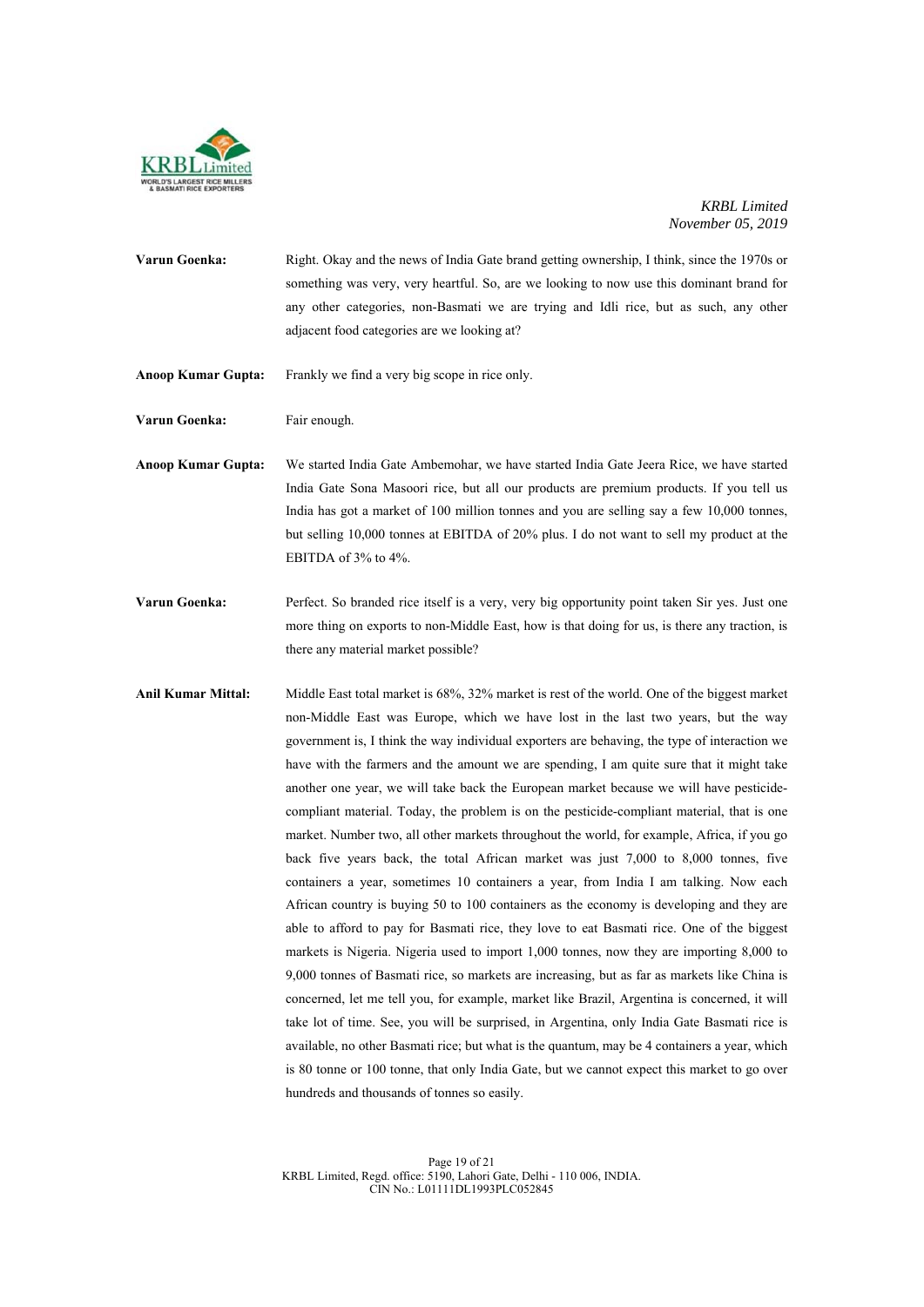

- **Varun Goenka:** Okay. Just one final question. Since we are looking to get to Rs.7,000 Crores to Rs.8,000 Crores sales in four, five years and that volume of sales so this north India climate changes, yield variations, are you seeing challenges in terms of crop output of Basmati or production in any way?
- **Anil Kumar Mittal:** First of all, let me tell you, as far as Punjab is concerned, 70% to 75% land is under non-Basmati cultivation, 25% in Basmati. Haryana is the only state where it grows 70% to 75% Basmati and 25% parmal. As far as Western UP is concerned, it is only 10% to 15% of Basmati, rest all is parmal. So as far as land is concerned, we have sufficient land provided, farmer gets good income and is satisfied. For example, this year, the prices are lower, and farmer is not happy with Basmati pricing, next year, the production will come down by 25% to 30%, so this is a circle as per the market behavior that is number one. Number two, let me tell you some good two to - three things, which have happened in the last two years. Pusa Institute, Delhi is really working very hard and they have been working hard for the last seven to eight years because two things were in their mind: first was that water is going to be a very big scarcity in India and what will happen to rice crop that was number one. Number two was pesticide attack and we used to have too much of fungicides and pesticide attack and used to use pesticide and number three was about the temperature, the various type of temperatures in three to-four states. Now as far as water is concerned, already this year, Pusa Institute has come out with two genes, which will allow you to grow Basmati rice as per ordinary grains like wheat or bajra or matka, no need of sowing Basmati rice in 1 feet 6 inches, 9 inches water all the time. That is good news especially for agriculturists. Number two, as far as pesticides are concerned, we already have new varieties, which are already there in the market. This year the results have come very good, they have not been attacked by any pesticide diseases, so that is also one of the more successful things and third thing is they are coming out with certain varieties where we will have short duration, where they can sustain more heat and different climates.
- **Varun Goenka:** Okay. Sir, water consumption of Basmati is how much less versus normal rice, just to get a sense?
- **Anil Kumar Mittal:** Today, as per the scientific, non-Basmati consumes around 4,000 liters, basmati consumes about 2,000 liters, so half and I think that is a big success. If we are able to sow any type of rice including Basmati without the consumption of water that will be a good achievement.
- **Varun Konika:** Great. Thank you so much Sir. That is all from my side.